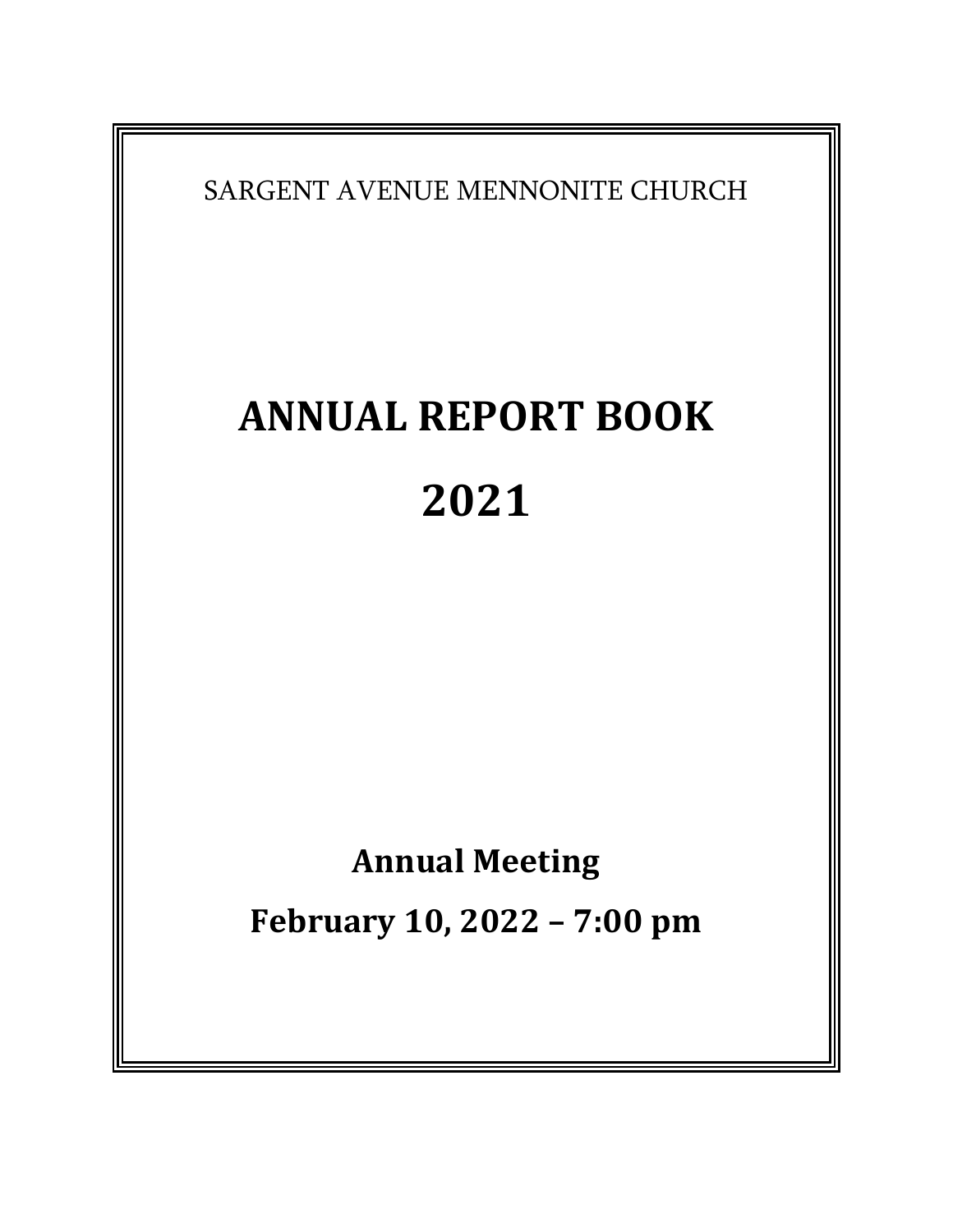# *Sargent Avenue Mennonite Church* **ANNUAL GENERAL MEETING Thursday, February 10 – 7:00 pm (Zoom)**

# **AGENDA**

| 1.  | Call to Order and Welcome (Victor Kliewer)               |         |
|-----|----------------------------------------------------------|---------|
|     | 1.1 Explanation of Procedures                            |         |
| 2.  | <b>Opening Prayer (Jonathan Muehling)</b>                |         |
| 3.  | Adoption of Agenda                                       | Motion: |
| 4.  | <b>Adoption of Previous Minutes</b>                      |         |
|     | 4.1 Business Arising from the Minutes                    | Motion: |
| 5.  | Council Chair Report (Victor Kliewer)                    | Motion: |
|     | 5.1 Appointment of Future Church Building Use Task Force | Motion: |
| 6.  | Pastor's Report (Marla Langelotz)                        | Motion: |
| 7.  | Finance Committee Report (Kris Kornelsen)                | Motion: |
| 8.  | <b>Committee/Team Reports</b>                            |         |
| 9.  | Elections/Affirmations/Appointments                      | Motion: |
| 10. | <b>Miscellaneous Items</b>                               |         |
| 11. | Closing Prayer (V. Kliewer)                              |         |
| 12. | Adjournment                                              | Motion: |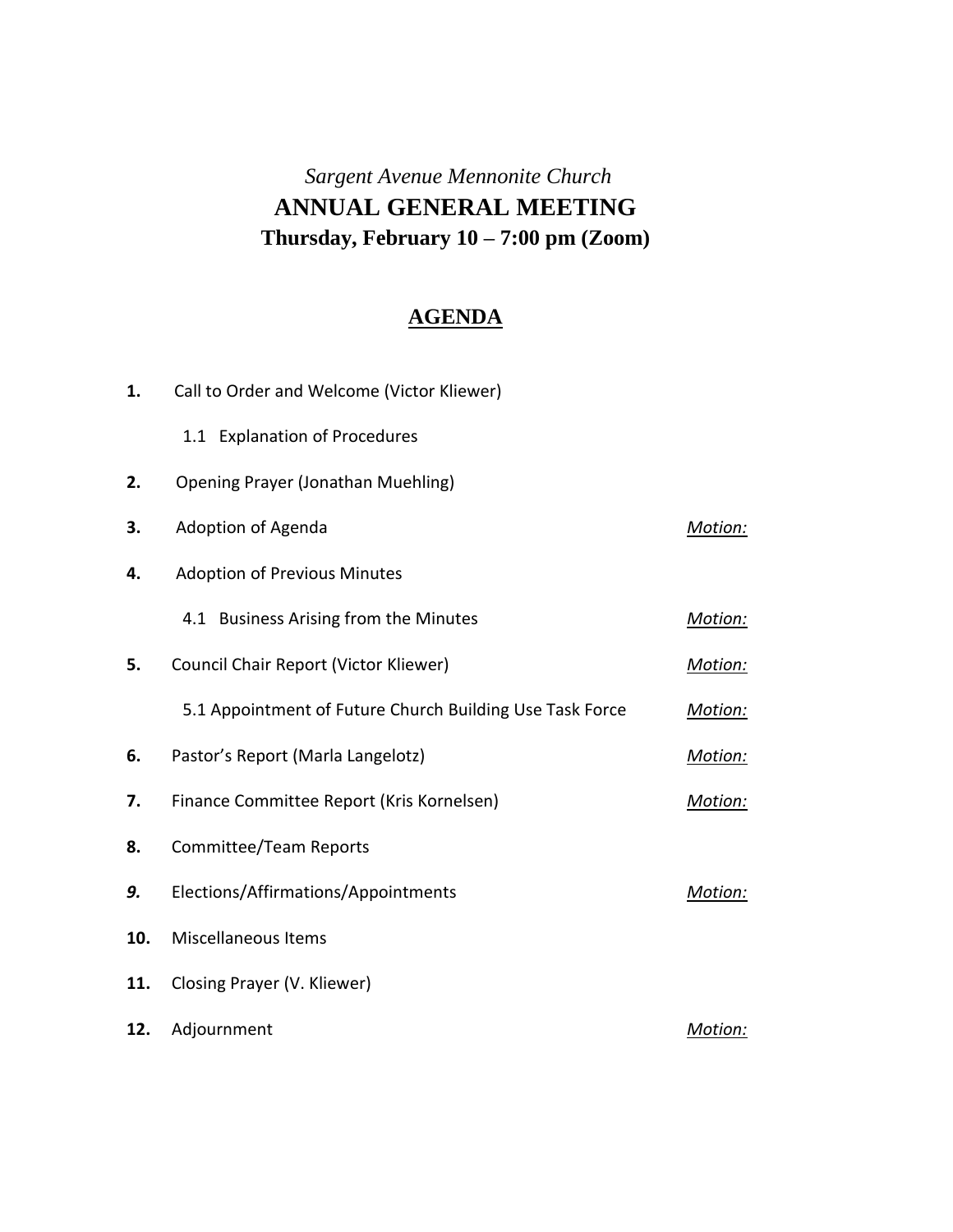#### **TABLE OF CONTENTS**

|    | <b>PART A - Church Leadership Reports</b>            |  |
|----|------------------------------------------------------|--|
|    |                                                      |  |
|    |                                                      |  |
|    | 3.                                                   |  |
|    |                                                      |  |
|    |                                                      |  |
|    | <b>PART B - Council Appointed Committees Reports</b> |  |
| 6. |                                                      |  |
|    |                                                      |  |
| 8. |                                                      |  |
|    |                                                      |  |
|    |                                                      |  |
|    |                                                      |  |
|    | <b>PART C - PROGRAM MINISTRIES REPORTS</b>           |  |
|    |                                                      |  |
|    | <b>Adult Choir</b>                                   |  |
|    | Junior Choir                                         |  |
|    |                                                      |  |
|    |                                                      |  |
|    |                                                      |  |
|    |                                                      |  |
|    | <b>Building Administrator</b>                        |  |
|    | <b>Funeral Food Services</b>                         |  |
|    |                                                      |  |
|    | Adult Friendship Group                               |  |
|    | <b>Potluck Group</b>                                 |  |
|    |                                                      |  |
|    |                                                      |  |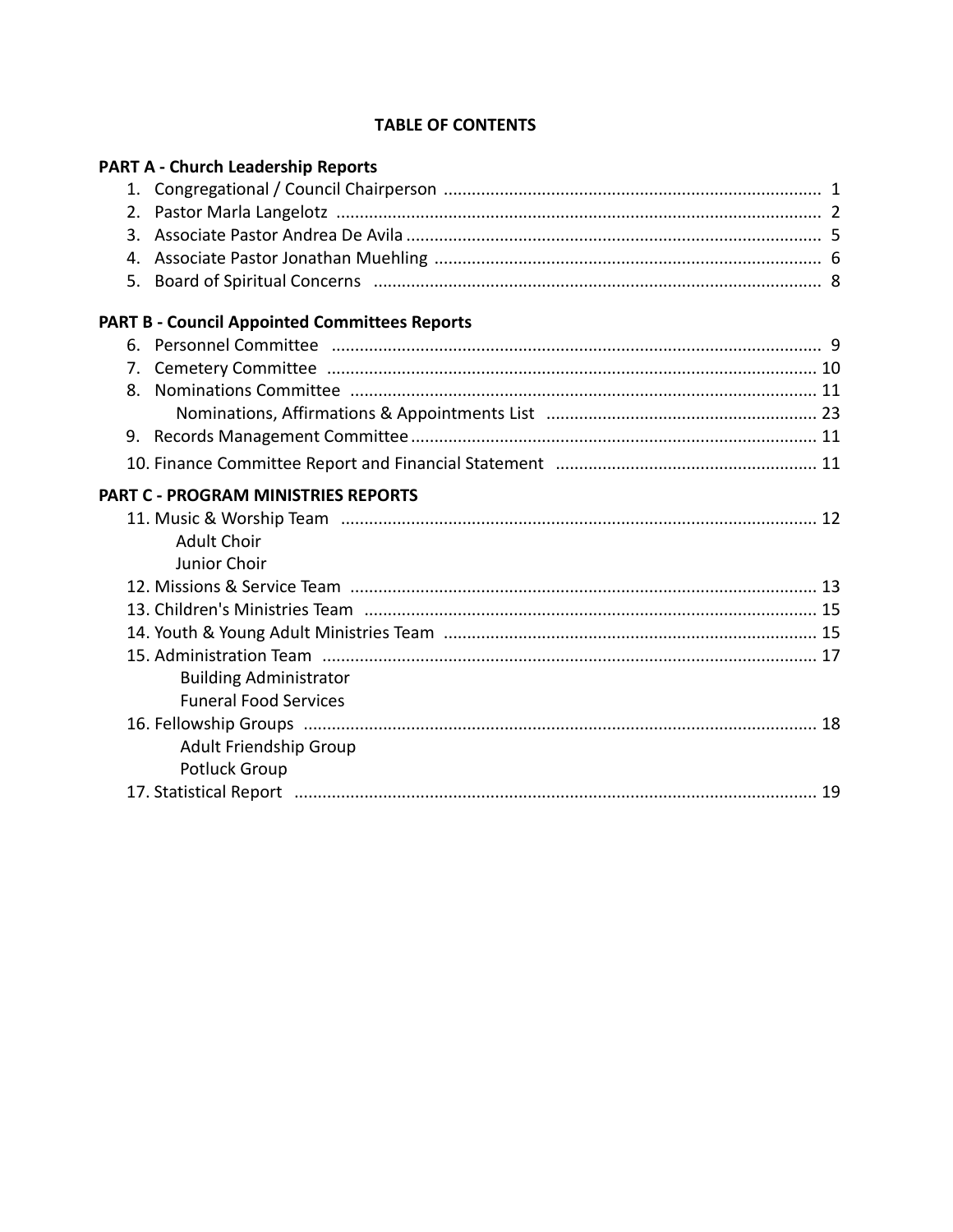# **PART A – CHURCH LEADERSHIP REPORTS**

# **1. Congregational / Council Chairperson** – Victor Kliewer

*"For everything there is a season, and a time for every matter under heaven." (Eccles. 3:1)* As I was reflecting on this past year with its unusual "seasons" and preparing this annual report, I re-read the annual reports of 2019 and 2020. I was struck by the developments in our congregational life in these two years—as some of our life continued in "normal" ways but also as we began to feel the impact of COVID-19 from March 2020. Here are a few of the items:

|           | 2019 Report (AGM, February 2, 2020)                                                                                                                                                                                                                                               | 2020 Report (AGM, February 4, 2021)                                                                                                                                                                                                                                                                                                |
|-----------|-----------------------------------------------------------------------------------------------------------------------------------------------------------------------------------------------------------------------------------------------------------------------------------|------------------------------------------------------------------------------------------------------------------------------------------------------------------------------------------------------------------------------------------------------------------------------------------------------------------------------------|
|           | Sunday afternoon, in-person meeting:<br>"A time to mark progress and celebrate"                                                                                                                                                                                                   | Thursday evening, "Zoom" meeting:<br>$\bullet$<br>"A year as we have never experienced<br>it!"                                                                                                                                                                                                                                     |
| $\bullet$ | Revised Constitution, by-laws, and policies<br>Congregational statement on inclusivity: all<br>people are welcome at SAMC!<br>BSC begins program of listening/speaking in<br>the congregation<br>Worship, choir, education, etc., as usual<br>"Women in Mission" officially ended | New government regulations cause us to<br>$\bullet$<br>change or cancel programs, including<br>worship, funerals, classes, and meetings<br>New live-stream worship services<br>$\bullet$<br>Pastoral care by telephone<br>$\bullet$<br>"Zoom" is new for teaching, meetings,<br>$\bullet$<br>and fellowship (e.g., Sunday morning) |
|           | Jonathan Muehling new associate pastor<br>Licensing of Andrea de Avila discussed                                                                                                                                                                                                  | All staff continue but tasks are revised<br>$\bullet$<br>Licensing steps for Andrea de Avila<br>$\bullet$<br>continue                                                                                                                                                                                                              |
| ٠         | Support of Poovongs in Thailand<br>Support of Riverton Fellowship continued<br>Application for refugee family through MCC<br>approved<br>New hymnals, Voices Together, ordered<br>Junior youth raise issue of climate change                                                      | Support of Poovongs continues<br>$\bullet$<br>Riverton Fellowship closes<br>$\bullet$<br>No news on refugee family's arrival<br>$\bullet$<br>Arrival of Voices Together expected<br>Climate change issues not mentioned<br>$\bullet$                                                                                               |
|           | New MCM/MCCan website being planned                                                                                                                                                                                                                                               | Review of church computer and internet<br>$\bullet$<br>facilities (including MCM/MCCan<br>website)                                                                                                                                                                                                                                 |
|           | Church building use reviewed, including<br>future of church library                                                                                                                                                                                                               | Church building use discussed further;<br>$\bullet$<br>rentals are down; Eritrean Church has<br>moved out (as of January 2020)                                                                                                                                                                                                     |
|           | Finances positive with year-end surplus                                                                                                                                                                                                                                           | Finances "remarkably stable" with a<br>$\bullet$<br>small year-end surplus<br>Donations by e-transfer begin                                                                                                                                                                                                                        |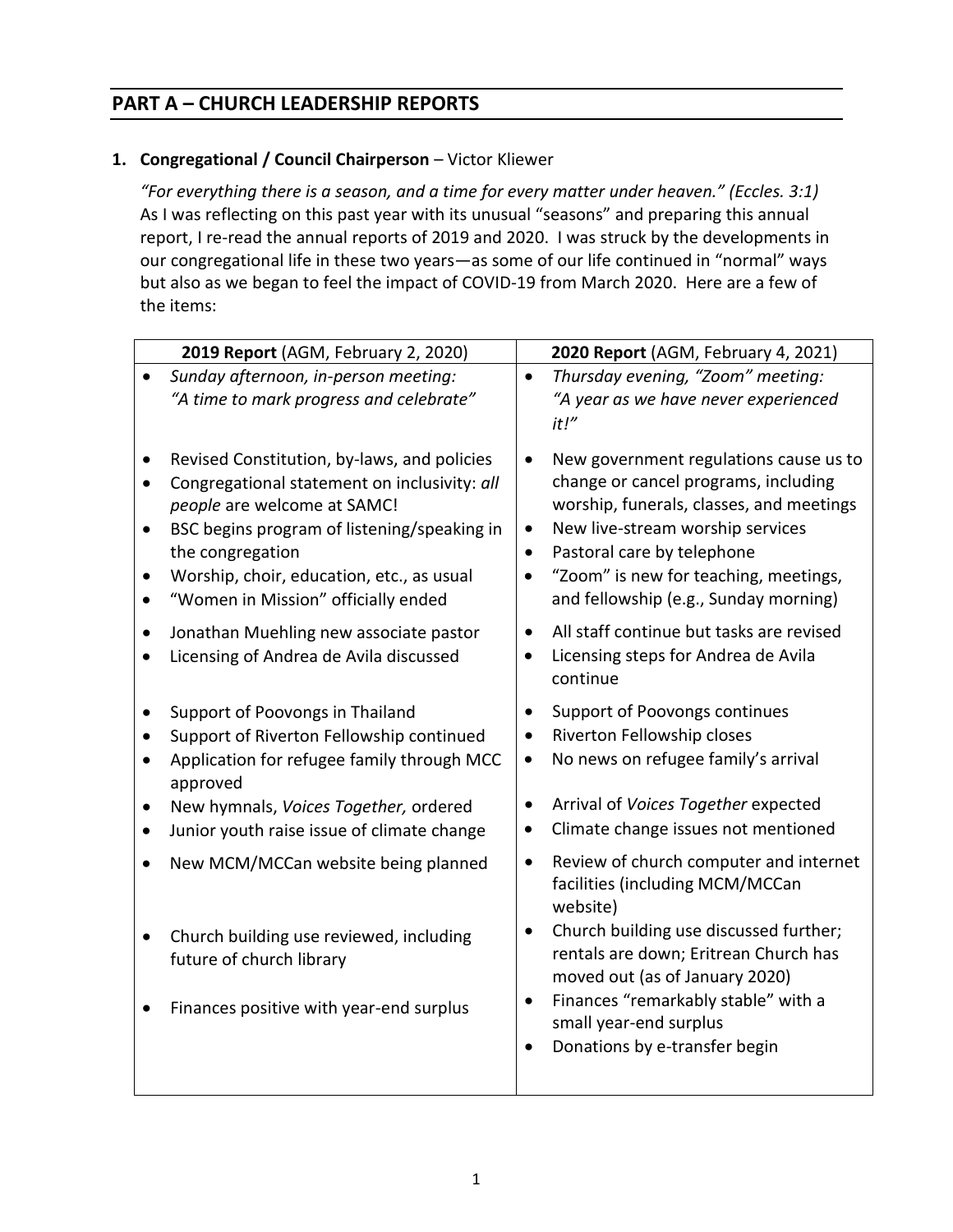That takes us to this past year, 2021, with its added experiences and, also new opportunities of faith and being the "church". The big, overriding factor for all our activities has, of course, been COVID with its different variations—and as is becoming increasing clear, this difficult experience may not be over for some time and will continue to affect our life together.

Some of our most important decisions and actions during the past year include the following:

- Congregational meetings on May 6 (by Zoom) and November 28 (combination of some 75 members in-person and another 10 via Zoom)
- Acceptance of a revised Safe Place Policy at our May meeting
- Development of the technological facilities and skills for live streaming our worship services
- Dedicating the new hymnals, *Voices Together*, and approving the disposal of most of the older ones (the German *Gesangbuch*, *Sing the Journey*, and *Sing the Story* will be kept)
- Agreement to continue our support of the Poovongs for another three years (@ \$3000/year)
- Agreement to support the Little Flowers Church in Winnipeg for one year (@ \$500/month)
- Approval of required repairs to the church roof and basement windows (the roof is temporarily repaired, the long-term repair will come in spring)
- At our November congregational meeting we had a lively conversation about our experiences with COVID and possible future directions for SAMC
- The ordination of Andrea de Avila on October 31 was a highlight
- As Council we met 11 times in 2021 (January-December), all meetings by Zoom
- Besides the items already mentioned, we spent a good deal of time discussing the implications of COVID for our worship services and other programs, and what kind of requirements we should apply when members and/or friends want to participate

Thanks to our staff members for continuing to provide leadership during this extraordinary time, even as job descriptions have changed during the year! We also do not want to lose our vision for what it means to be the church in our time as we consider various possibilities for internal and external programs and let us continue in the faith that God's Spirit will continue to guide us throughout the seasons of the coming year!

# **2. Pastor** – Marla Langelotz

This morning I read a familiar Biblical passage from Exodus 16. The Israelite people are in the wilderness, tired, broken, and hungry. They complain to God (through Moses) and are told by God (again through Moses) that they will receive quail in the evening and bread in the morning. The next morning when they awake, there is a white powdery substance all over the ground and the people "do not know what it is".

Part of me asks "How could they not know what it is? They had been told it would happen." And yet, I understand how hard it is to see things that we either don't fully expect or that don't have a familiar form. As I look back at 2021, I wonder if in all the difficult stuff we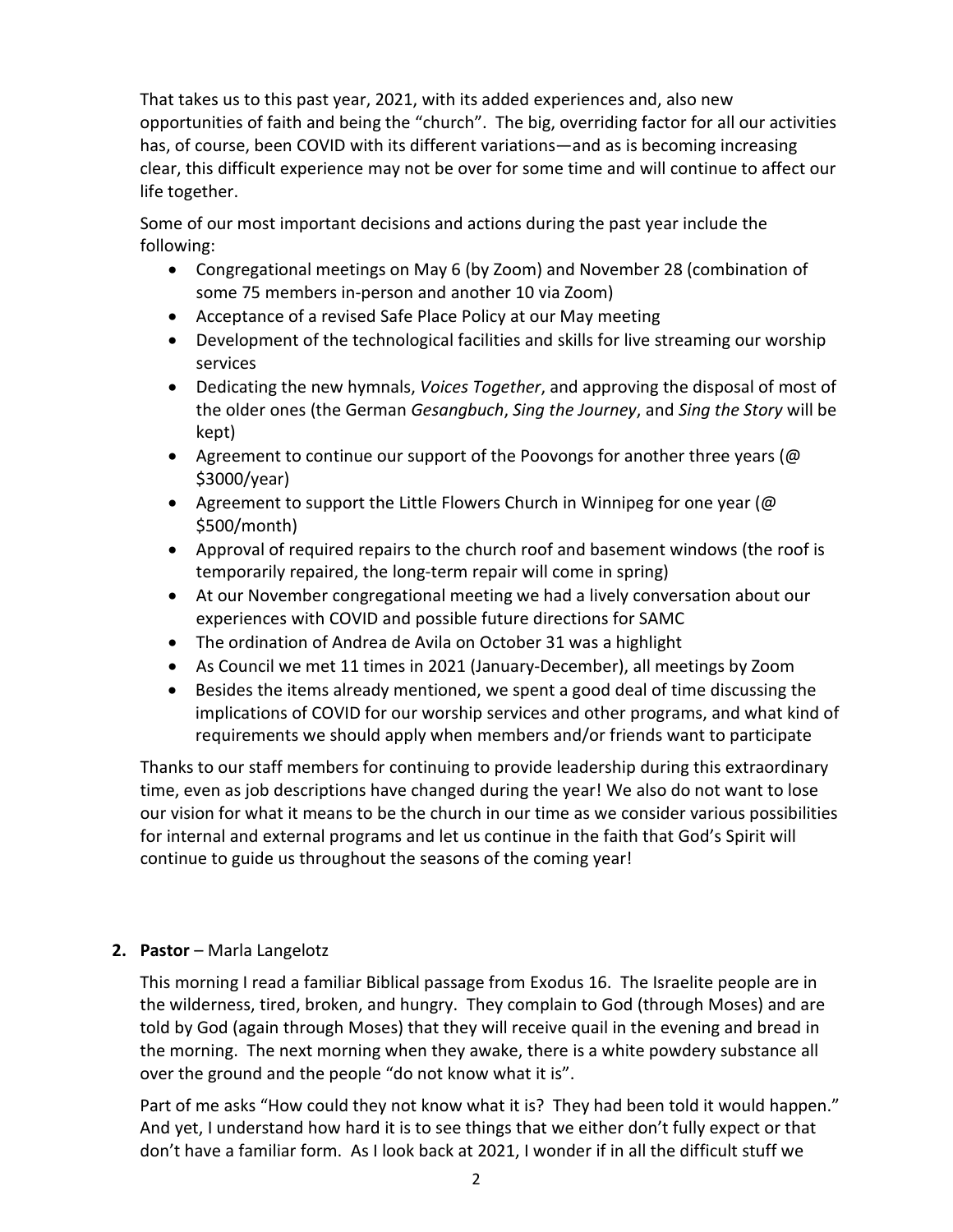have had to live with, we have been slow to see and taste the "manna" that is on the ground each morning. The nourishment and grace that allows us to get through another day, week, month.

Here are some of what I would describe as Sargent Avenue Mennonite Church 2021 Manna Moments:

- 1. We met in person for about six of the 12 months in 2021. In those six months we were able to meet safely! This is no small thing.
- 2. In September we were able to worship in person and celebrate Linda Coolbear's baptism and on October 31 we celebrated Andrea's ordination, including cookies and coffee in the basement. On these days manna was experienced in the energy of the gathered body.
- 3. July and August, 20-40 people gathered each Sunday morning in an outdoor space to enjoy nature and each other. This was like a "hit" of manna for the week ahead.
- 4. After a few online congregational meetings we found a safe way to meet in person in the basement on November 28. Over 70 people (along with some on-line) were together talking about matters related to the church. For some it might have felt like just scratching the surface – that we hardly got to the important stuff. It was a taste, however. A taste of what can be possible if we take time for conversation with depth and purpose.
- 5. In March, the Seniors Faspa was lovingly made, neatly packaged and delivered to SAMC folk all over the city. The familiar food, along with pre-recorded shared stories and songs was another form of nourishment both for the body and the soul.
- 6. People kept saying "yes" when they were asked to contribute to some aspect of the Sunday morning Worship Service. This included: banner makers, story tellers, AV technicians, preachers, singers, accompanists, conductors, other musicians, decorators, and scripture readers. Each one part of the manna that is on the ground to feed people on Sunday mornings.
- 7. Conversations following a Sunday morning in-person worship times would be drawn out as people took in every bit of nourishment from the manna that presented itself in reconnection.
- 8. The beginning of in-person visits again this summer and fall season. Even a few without masks. What a gift!
- 9. On the last couple of Advent Sundays before the Christmas Eve shut down, the youth joined the one or two young children at the front of the church for the children's time. In this case it was a representation of community and hope that came as a gift of grace on those mornings.
- 10. Zoom foyer conversation was pulled out again the last Sunday of the year so that there would be opportunity for personal connection. We could see each other's faces and not be worried about physical distancing. We could share stories, laughter, and concerns. Two years ago, we would have said: "What is that?" and now we were glad to be back and nourished in this way.

I am very thankful for these **manna moments** during a challenging year that continued to see us physically separated so much. This considerable shift in how we have been able to be together as a community has allowed us to see both our congregational strengths and needed areas of growth a little more clearly. Pastoral staff have reflected on this in a few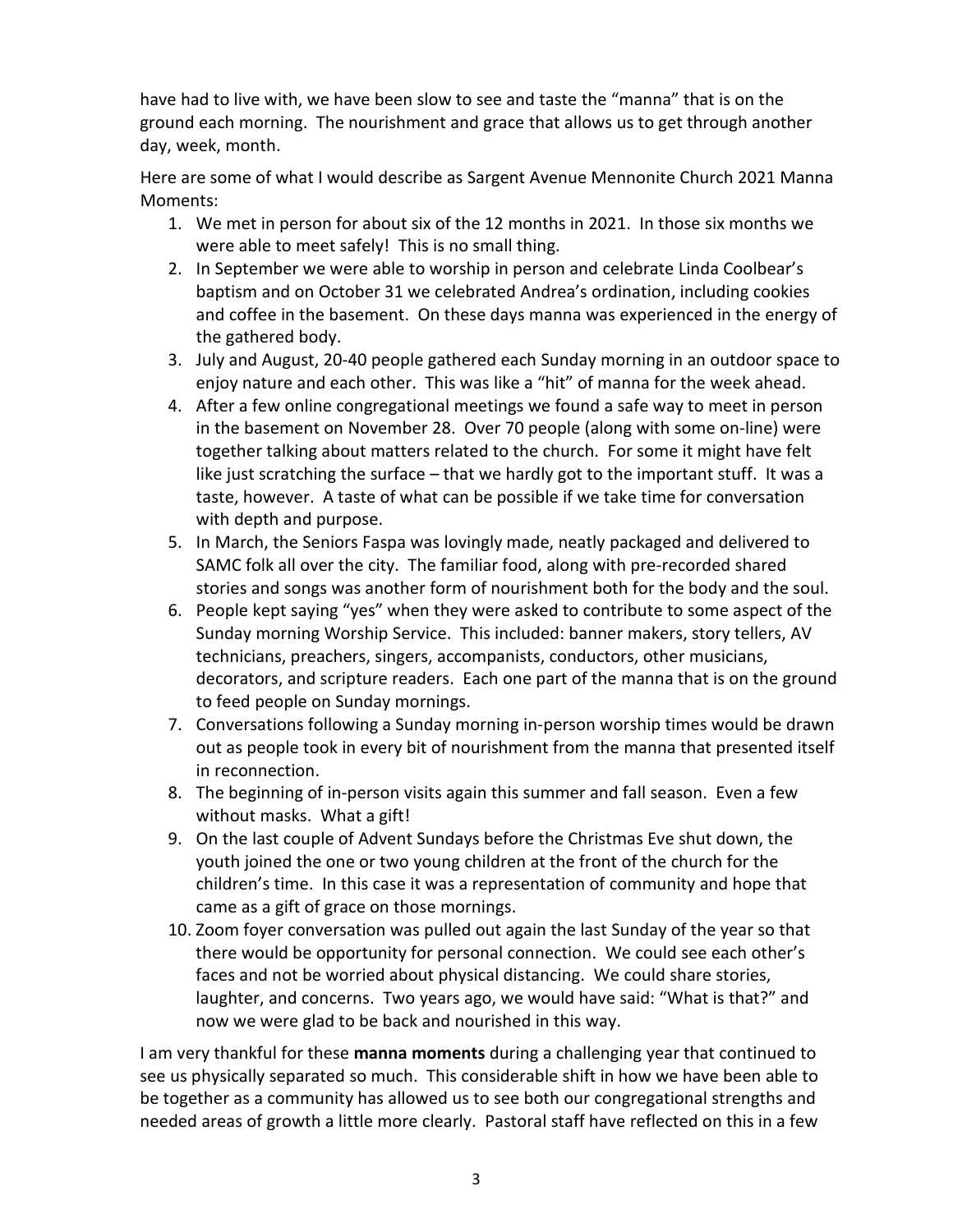designated meetings. Here are three observations and one question that comes out of our conversations.

- 1. We really struggled with finding avenues to draw most children, youth and their families to Sunday worship and programming of any kind. As time drew on it was apparent that everyone's energy was completely sapped in this regard. Committees struggled to meet and find creative energy. The level of stress in COVID families was high enough that they were content to stay at home and stick to a close circle of contacts. In the back of our minds, we wondered how long before families would lose contact with the church connections entirely. We asked the question if it is the role of the pastoral staff, or the SAMC community to create and drive these kinds of programs. We imagine that a new form of nourishment might be needed as we come out of pandemic times … nourishment that allows creative space for reconnection.
- 2. We observed the feeling of disconnection that was a reality for many of the older members in the congregation. The absence of regular in-person services took away a weekly connection that is deeply ingrained and important to many. Those without certain types of technology would miss out on SAMC services for months at a time. There have been multiple shifts in strategy when it came to pastors connecting with congregational members over the past year. We wonder if this will be sustainable in the longer term. We may need to be attentive to new paths of caregiving as the demographic topography continues to change.
- 3. Worship is of central importance in the SAMC community. To this end, it is the easiest place to find willing volunteers. Perhaps this is because the commitment is often short and periodic. Despite the many transitions we needed to go through to provide worship services during the past year, we were most often able to find a wide range of volunteers to be a part of this. This is a very good thing! We do wonder, however if we need to pay attention to the fact that worship is drawing most of our volunteer energy.
- The Question: Most of our congregational and pastoral energy has gone to maintaining in house programs and connections. Is this a balanced response to Christ's call to Kingdom Living?

I continue to be grateful for God's leading and the support of the congregation and colleagues. I have been blessed and encouraged through the hundreds of conversations I have had with SAMC folks – both in-person and by phone. I found energy and interest in many Zoom meetings with various committees. I have been reminded of the Spirit's continued presence as I have walked with families through times of grief. I have had enough strength and focus to plan, lead, and preach in worship. I have hope that we will find our way through this pandemic. The gathered community has always been God's plan for living into a new Kingdom ethic. I pray that we will keep looking for the possibility of nourishment and grace revealing itself to the SAMC community in new and exciting ways.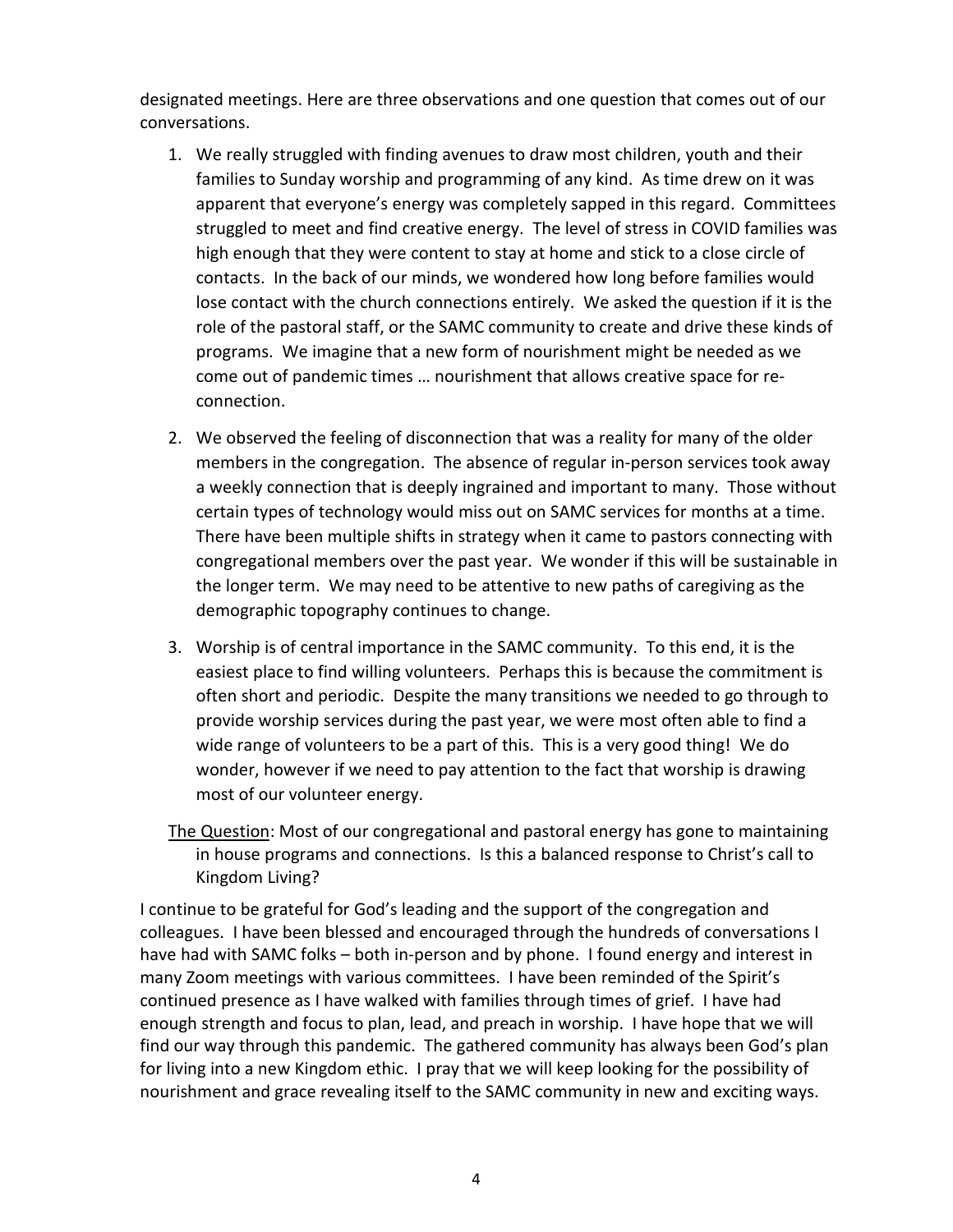#### **3. Associate Pastor** – Andrea De Avila

#### Dear Sargent Family,

By the grace of God, we have made it this far in a pandemic. Some of us have had our difficulties along the way, coping, dealing with sickness, perhaps even dealing with the loss of loved ones in a time where we must mourn in isolation … there are innumerable things that people go through in life that can make life hard; now add a pandemic to that!

Nevertheless, as cliché as it may sound, I look to God for strength in these times. I light a candle when I feel alone, I light a candle when I pray for people, I light a candle when I phone folks to remind myself of God's presence while we connect, I light a candle when I fold laundry to remind myself of God's presence even in the most ordinary of times in my life. So, when times get tougher, I know God has been with me all along, even if in that moment I can't feel it.

I am sharing this with you because I still struggle constantly to get out of bed, get work done, connect, deal with pain – both physical and mental – and I am exhausted most of the time. Of course, the pandemic doesn't help, but this has been a "longer than" reality for me.

This past year, I really appreciated the congregation's space and allowance to take time to heal at such a low point in my life. I hope to never be in that space again. Yet, maintaining my mental health throughout the pandemic has been even harder than before. At work, connections are tougher and less natural to make, restrictions are constantly changing and we are constantly having to adapt, and expectations and wishes from what folks want and/or feel comfortable with often pull you in very different directions.

\*Take a breath – Exhale\* *I stand in the hope of the Sunrise*

One of the things that keeps me going, and even exited about my job, is having and nurturing deep conversations with youth and young adults. Sometimes these happen in group contexts. I find that more often they happen on my one-on-one visits. I have a fair number of these with our youth and young adults, but I also find myself having a great number of these with young adults from the broader community. My title as a pastor who lives in a community house where there are often people coming and going (even during COVID, with its precautions, of course!) puts me in a position to be accessible to folks that want to have several conversations related to faith but find it too intimidating to step into a church. I often find that people feel the conversations they want to have about church would not be acceptable in a "church" context, so they find a house context with a pastor and several other Christians that they trust a less intimidating place to be open about their questioning.

Similarly, I meet Muslim individuals that often want to have conversations about the impact of religion in their lives, want community, and have questions about Christianity – often, but not always, misgivings just as we Christians would have about Islam – so we talk. I have developed friendships with a few of them; one even brought their mother so I could talk to her about some of the same topics.

Nate and I are also now rent the house next door to the Mennonite Voluntary Service Unit of Winnipeg. There have been six volunteers from Germany since the fall and we have tried to integrate them with our young adults. They typically connect more with Bethel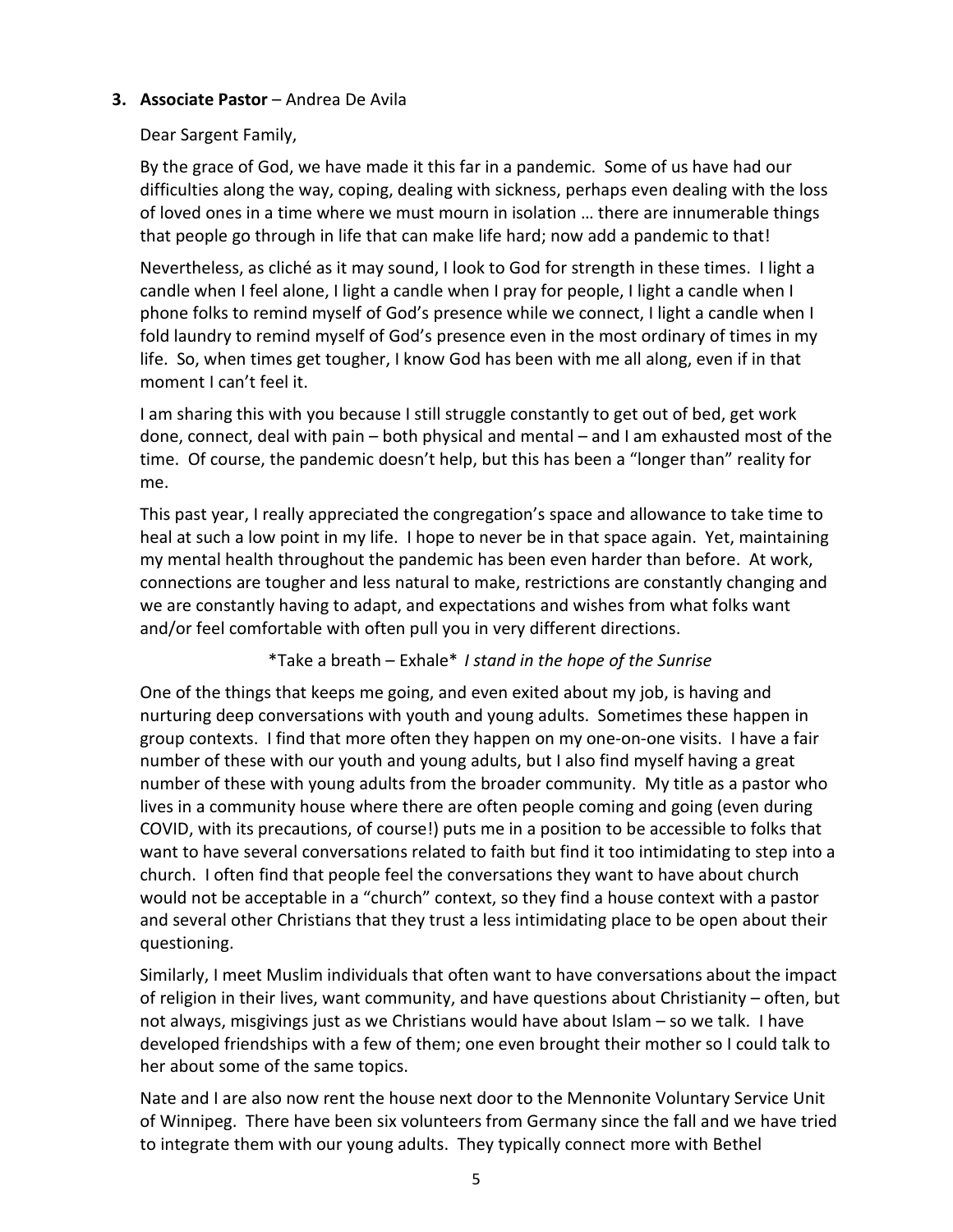Mennonite Church, but they have still been very much part of the young adult events this past fall when we've gathered.

So, what has been happening with the young adults at our church? At the beginning of the year, it was hard to get things going; however, in the fall, we stuck with one event per month. Youth did have some events at the beginning of the year. We also stuck to one event per month. At times when an event didn't happen due to COVID, pastors tried to make care package deliveries or special connections. We started with Sunday school in the fall enjoying of the outdoors. Eventually, we moved back inside the building, and we started working through Michele Hershberger's book, *God's Story, Our Story*.

I want to thank Jen How for writing this year's annual report on behalf of the Y/YAMT. She has served in the team for a while and her support does not go unnoticed! I also want to thank Erica Nelson for being our constant minute taker. She is always up for the job and brings great ideas to the table. Finally, I want to thank Teresa Stewart for her years of service on this team. Thank you, Teresa, for helping provide a guiding voice for this ministry and an accountability group for me.

This past year I was added to the Missions and Service Team and have enjoyed so much getting to know and work more with the folks in that group. The discussions we are having there are very important for the impact of our congregation in our community and beyond. In addition, I connect with folks over the phone when able and greatly enjoy this time hearing their life experiences, their stories, their daily routines and all they have to offer me for wisdom. I also enjoy sharing messages, although miss doing that in person, of course. I continue to represent our church on the MCC Sargent and Selkirk Thrift Stores' Board, as well as represent MCM at the MC Canada Joint Council.

\*Take a breath – Exhale\* *God is my light, and God is in the darkness*

I hope you have a light that reminds you of God's presence, and I also hope that you remember that God is in the darkness too.

In Light, Andrea

## **4. Associate Pastor** – Jonathan Muehling

On Christmas Eve I was talking with some of the choir members about the last-minute changes we had to make, and one of the singers said, 'pivot' seems to be the word of the year. Whenever I hear the word pivot, I can't help but think of the *Friends* scene where Ross, Chandler, and Rachel are trying to move a new couch up the stairs to their apartment. Around the first corner Ross is yelling at the others to pivot, but the couch is stuck and won't move any further. So, Ross just yells even louder. "PIVOT!"

In some ways, this is a rather fitting analogy for the past year. It seems like we're changing and adapting to something new each week. We're being told to pivot on a dime. Yet, sometimes we cannot pivot any more, and all we can do is sit down on our stuck couches, and hope that the grace of God will wash over us. This has certainly been my year at church. A year full of planning, and a year full of quick and unexpected changes. Rarely did things work out exactly as I envisioned them or hoped for them. Yet, I pivoted when I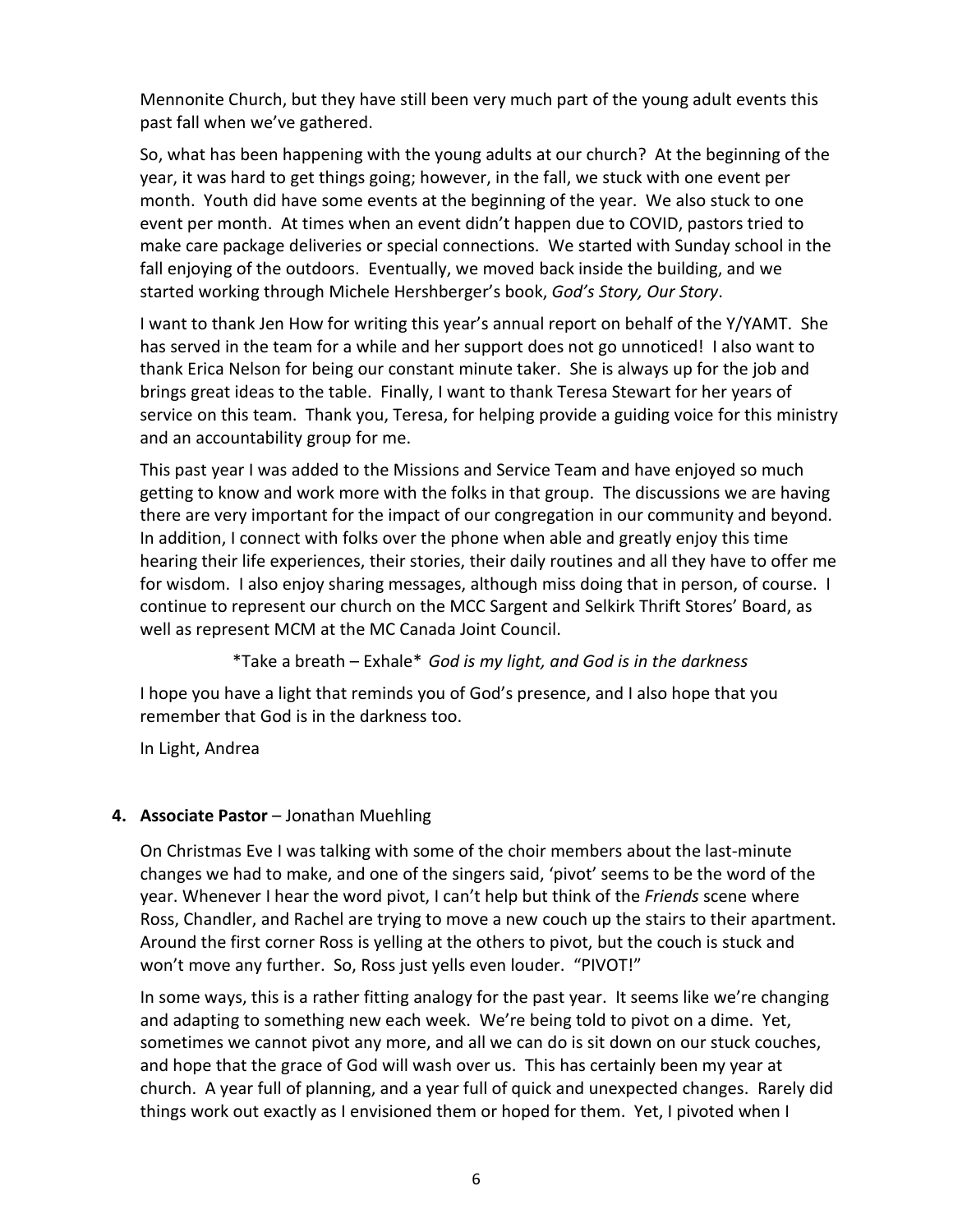could; and when I couldn't pivot anymore, I sat down and just let things happen as they came.

Even the usual duties came with added challenges. Along with the never-ending pivot of having in-person worship or not, this year we also pivoted to predominantly live-streaming instead of pre-recording. Overall, this was a good change, but it did add another layer to worship scheduling. We had to ensure that people were comfortable with participating based on the various restrictions, and we also had to adapt on the fly if ever anyone was ill. This led to some last-minute changes throughout the various weeks, including having to worship lead when I wasn't scheduled, having to move to a recorded video instead of livestreaming due to a COVID case at church, and having to change service orders around based on others' health or comfort levels.

The never-ending pivots also meant pastoral care continued to be done mainly through phone calls. As restrictions eased (and when my kids were healthy and I wasn't restricted to working from home), I was able to do some in-person visitations, but even these had to be rescheduled or postponed at times.

Another regular duty of mine was working with the Music and Worship Team (MWT), and the Technology Team. As the staff representative on the MWT, I found myself becoming an unofficial liaison between the staff and the choir. As restrictions eased this past autumn, the adult choir began expressing interest in singing again. I ended up being the person communicating with them and creating a plan for them to get back on to the worship schedule (including their Christmas program).

It feels like a very long time ago that we began live-streaming, but it was at the start of January 2021 that we began this new endeavor. My many thanks to the audio/visual team that keeps this running each Sunday morning. Along with their dedicated involvement, I continue to be involved through scheduling, and managing our YouTube account. I'm also creating many of the PowerPoint slides for the live-streams, but I am hoping to pass this off in 2022 as we look to create a .PPT database for the songs.

This past year I was also involved in the implementation of several "special services". I filmed and edited the Holy Week videos; Andrea and I led the Good Friday service where we had our first in-person communion service in over a year, which was also hosted over Zoom; I planned, organized, directed, filmed, and edited this year's children's Christmas pageant; and, along with the MWT, I helped plan and organize the Christmas Eve service. While the last-minute changes and the added technology aspect certainly created more work, it was an absolute joy for me to see these services come together.

I'm sure this year (2022) will continue to be full of pivots. But I'm hopeful that they will become fewer and farther between, and that the pivots will become easier as we become more used to them, and as we get a hold on this pandemic. Still, when we do get stuck as we must pivot once again, may we remember to sit down and allow for God's grace to wash over us.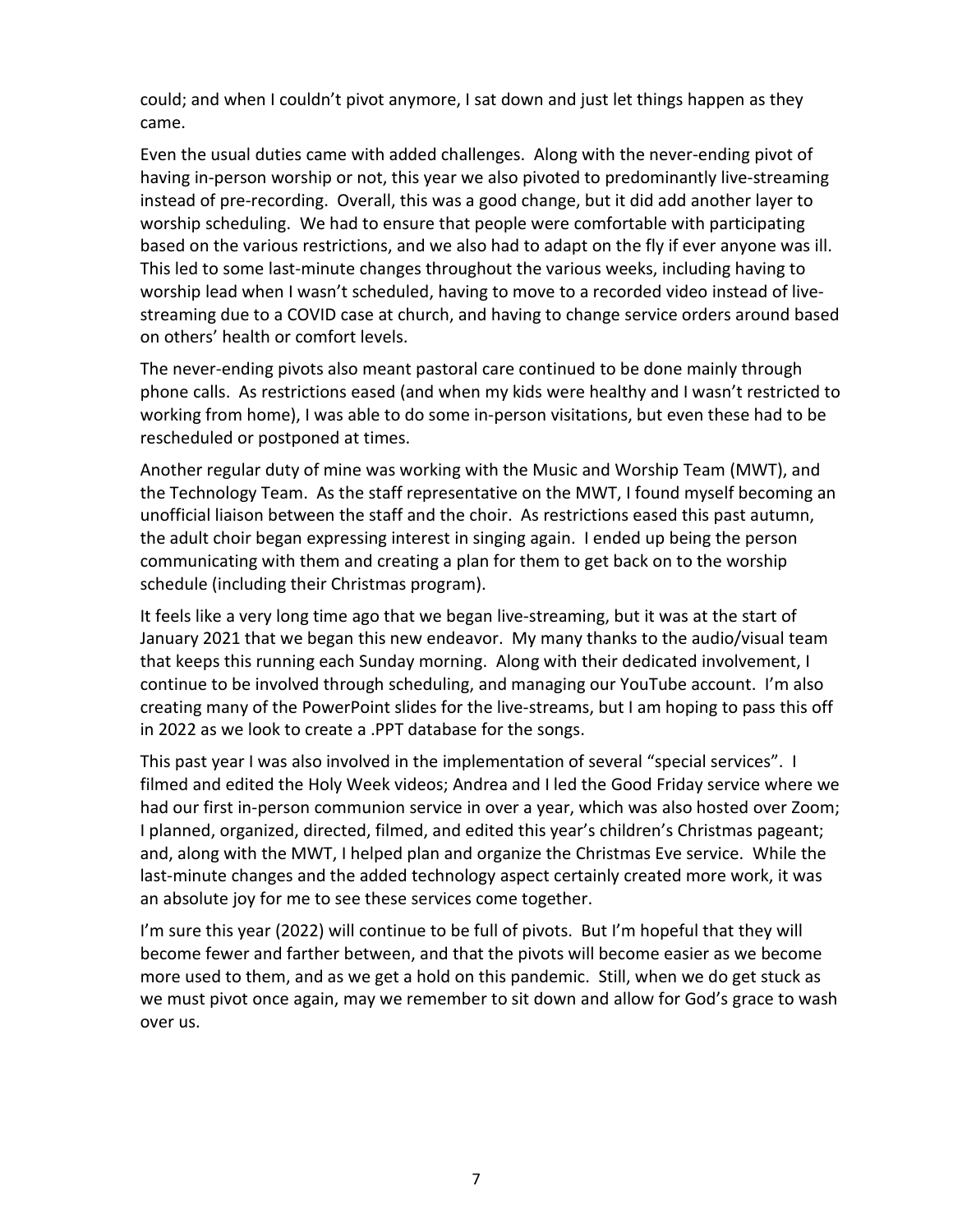## **5. Board of Spiritual Concerns (BSC)** – Marla Langelotz, on behalf of all BSC members

This Board met seven times in the past year, even managing to have two of those meetings in-person! The advantages of meeting face to face with people came up often in our conversations as we discussed the importance of providing opportunities for people to gather either in worship or other community events. We see that people are strengthened when they can make meaningful connections in the community of faith.

Other conversations we discussed in our meetings included:

- What are themes we should consider for worship series. From this came the summer focus on "Food and Faith".
- Why do we make a Land Acknowledgment at the beginning of many worship services? What is its purpose and are there other ways we can acknowledge our privilege as settler people?
- Is it safe, and do people have the energy to participate in mid-week or Sunday morning educational offerings? Should we consider offering a Bible study, book study, topical exploration (such as MAID) or further learning around issues of injustice and racism? If we offer something, do we do it in-person or on-line? Do we offer it during the day or the evening?
- How does SAMC "walk the talk?" around matters related to systemic racism and climate concerns? Do we need to dismantle some of our current structures and create time and space for interested people to put their energy into small interest groups that could lead the church in responding to these important matters?
- We created an addition to the Safe Place Policy which included wording around bullying behaviours. This was ratified along with the rest of the policy by the congregation at our May congregational meeting.
- We reflected on how pastoral staff can best make connections with people who have now been absent from congregational life for over two years. We wondered if questions like: "What might make you feel more connected to SAMC?" may induce discomfort or shame rather than encouragement and welcome? Do people who have been away just want casual conversation with pastors or do they want to be invited to consider participation once again?
- The end of a second lay ministry term for both Ken Derksen and Korey Dyck initiated an important conversation about lay ministry and its present role in SAMC. Questions like, "Should we continue with lay ministry?" and "Is lay ministry a title more than a practice?" were asked and discussed. In April we invited the congregation for feedback, receiving little. Both Korey and Ken completed their second terms and decided not to continue in this role. We are very thankful for the dedicated service they provided in this role during the past six years.

Based on congregational response BSC felt there was no clarity in terms of calling new lay ministers at this time. The Board noted that if SAMC has less paid staff in future years, the role of lay ministry may need to be revisited.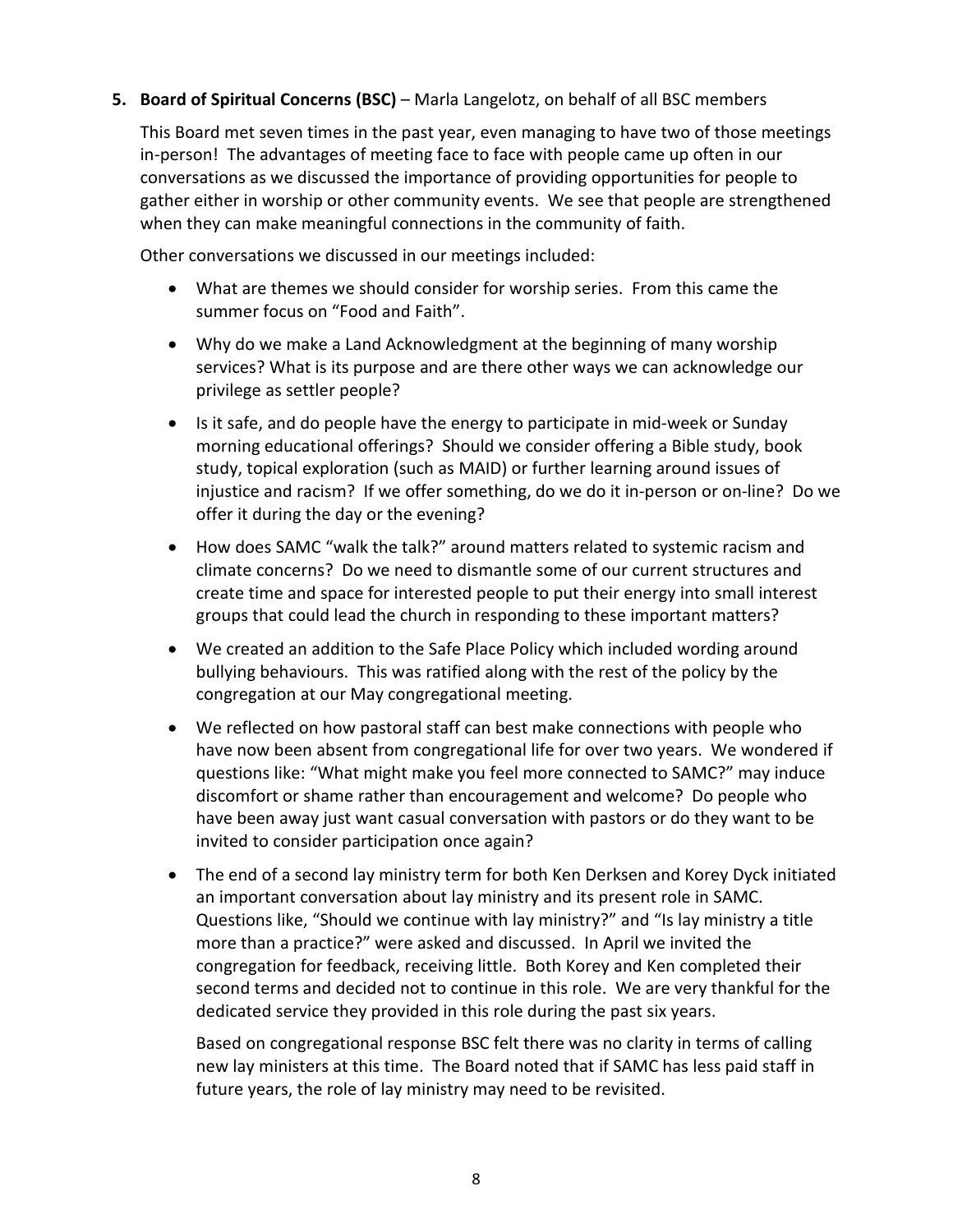You will notice a common thread that runs through most of these conversations. There were almost always more questions than answers. We think this is okay. We trust that even when questions are plentiful, where two or three are gathered the Spirit of God is in our midst – revealing, encouraging, guiding us in important conversations that will lead to spiritual growth in the Sargent community.

*Board of Spiritual Concerns: Marla Langelotz, Andrea De Avila, Jonathan Muehling, Ken Derksen, Albert Durksen, Korey Dyck, Mary Penner*

# **PART B – COUNCIL APPOINTED COMMITTEE REPORTS**

## **6. Personnel Committee** – Douglas Durksen

I would like to start by, on behalf of the Personnel Committee, thanking our staff for the dedication that they show to their work, and for the care they take in their ministering to our congregation. I would also like to thank the Personnel Committee for their work this past year.

This year, obviously, the major theme was dealing with constantly shifting guidelines regarding what is allowed for our church and aligning that with what our congregation feels comfortable with. Issues of workload, connection with church members, how to worship together, and how to use new technologies all had to be dealt with in one way or another. There were many conversations with Personnel, Staff and Church Council on how to deal with all of this.

I would like to commend our staff on how they adapted in the face of constantly changing rules that meant that they were physically isolated from the congregation they serve. They continued to be creative, constantly looking for ways to connect with the community, and to connect the community with each other.

I think that we need to be honest about the fact that this has taken a toll on the SAMC staff. While they have become adept at sudden shifts, such as the one that happened just before Christmas, shifts are not necessarily enjoyable or easy. Marla, Jonathan, Andrea, and Rose take seriously the questions of how to do church in a way that is safe, that connects us in worship and in community. That there are no completely right answers to how to accomplish this adds energy-draining complexity and lots of room for second-guessing to the process.

Brighter moments this year included the completion of Jonathan's formative review, which was largely affirming of the work he has done in the past two years here. We were also able to celebrate, in person, Andrea's ordination, and in doing so, to affirm her gift for ministry.

In the coming year, the Personnel Committee will be engaging in conversations with pastoral staff regarding job descriptions. The work our staff have done in the past years has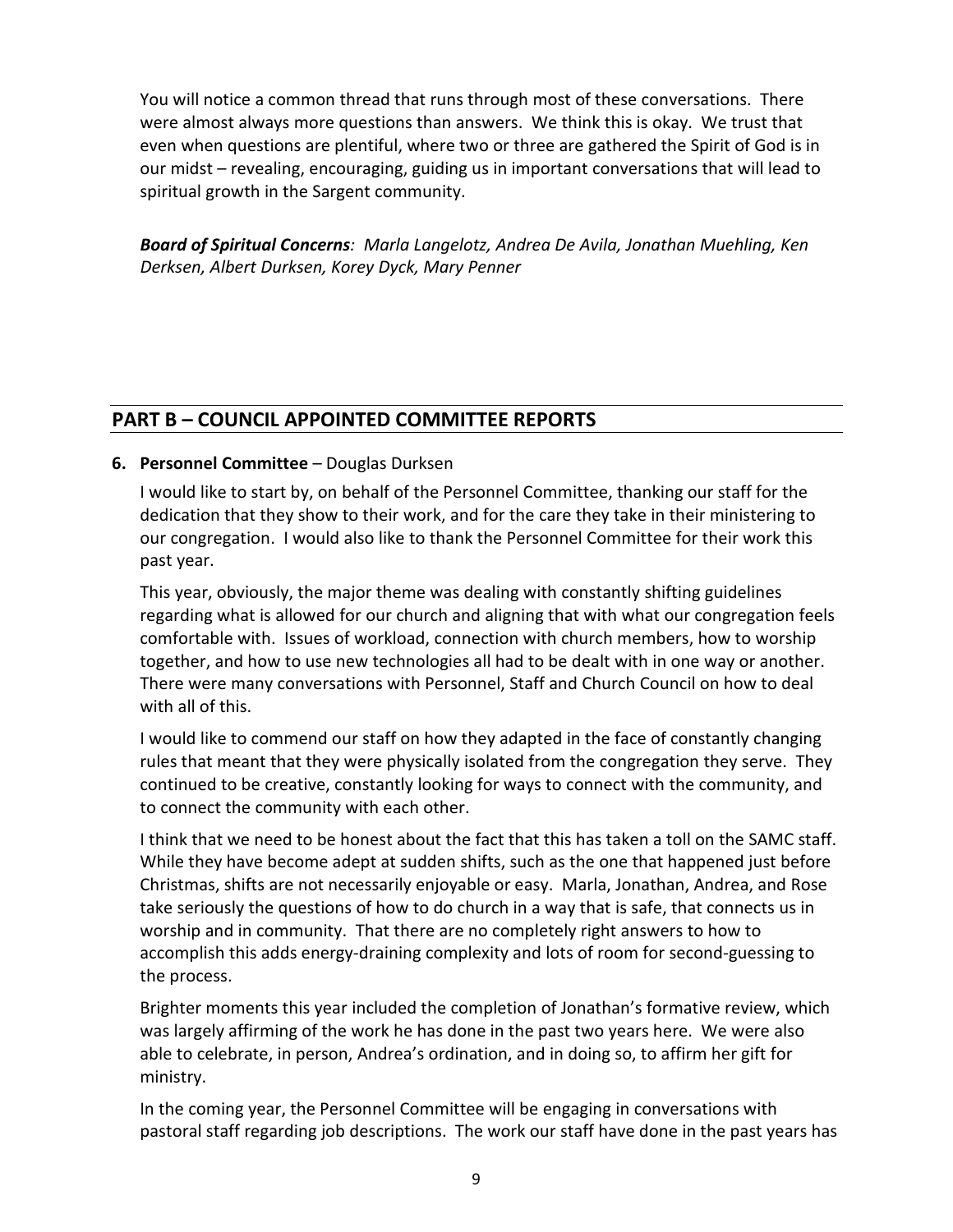had to be done differently than before. We would like to consider what this means for how we might outline these roles going forward.

The Personnel Committee would like to thank Rose for her many, many contributions to our church. She is often the first person people encounter when contacting the church, and her role as the face of the church is valued. I would also like to thank her personally for her institutional memory, and her attention to detail, which remains when mine has been lacking.

Thank you also to Herta for keeping our church clean. It is easy to take that for granted, but we do not.

Thank you also to our congregation for your support of our staff, which comes in many forms. Please continue to support, especially by being involved. We invite your continued prayers and other expressions of support for our staff.

*Personnel Committee: Douglas Durksen (chair), Tracey Regeir Sawatzky, Herb Rempel, Elfriede Rempel, Marla Langelotz*

## **7. Cemetery Committee – Ken Derksen**

The Cemetery Committee is tasked with the management and operation of the cemetery. This includes mowing the grass, tending the grave plots, and organizing workdays.

In 2021 we had three burials and two ash interments*.* For each, I am tasked with staking out the plot and coordinating with the plot digger and funeral home.

As cemetery custodian, I oversee the overall management of the cemetery. Over the course of the summer, Saturday mornings were spent mowing and tending to the grave plots. Most days it was nice and sunny, giving ample opportunity to maintain the cemetery grounds. I want to thank Bill Guenter for his time and commitment in helping mow the grass at the cemetery. You know his commitment when he got to the cemetery before me and was already on the job mowing when I arrived. And coffee time isn't bad either. Bill's help is greatly appreciated.

With the pandemic still going on, spring and fall workdays at the cemetery did not happen, but that did not mean work stopped altogether. This year a new tool was built for the cemetery. I purchased some steel tubes and four trailer jacks to build some headstone levelers, with Nicolas Ewert welding all of the pieces together. These jacks allow us to raise the headstones safely and level them in about an hour and quarter. I have already leveled a dozen headstones with this new tool, and it works amazing. Leveling headstones is an evergoing task as many of the graves have sunk or become unlevel. These new levelers make the job easy to do.

I hope that when you visit our church cemetery, you enjoy your time spent. I feel enriched every time I go and as in other years it is time well spent. Thank you to all for your trust and kind words as we continue to take care of this treasured and hallowed land.

**Cemetery Committee:** *Marianne Sobie, Gerhard Dyck, Ken Derksen (custodian)*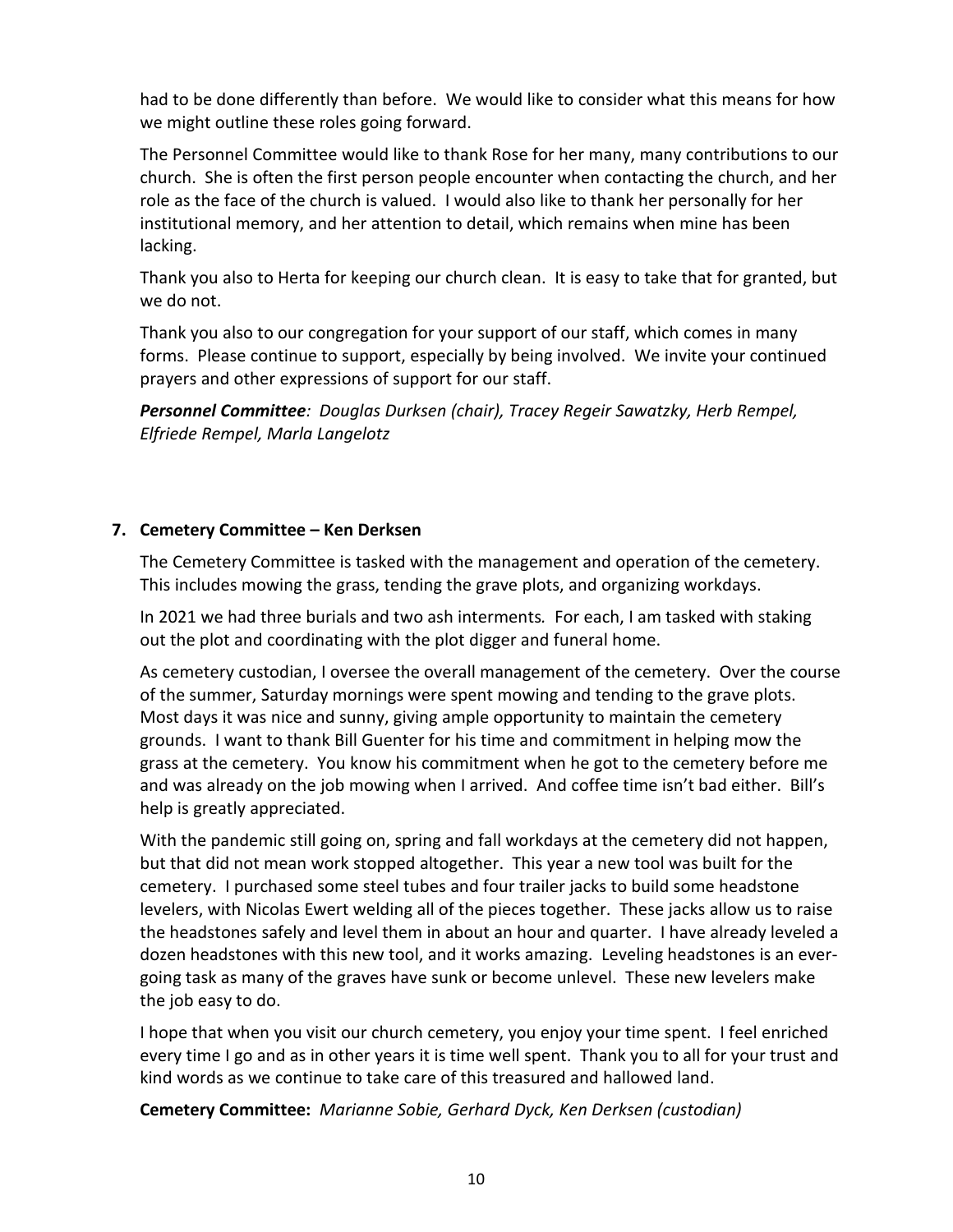- **8. Nominations Committee** *Ruby Zacharias, Chris Rempel, Michael Enns* See Nominations, Elections and Appointments List - page 23
- **9. Records Management Committee:** *Larry Ens, Wes Dueck, Rose Enns* No report
- **10. Finance Committee:** *Kris Kornelsen (chair), Larry Ens, Bill Guenter, Henry Daniels* (Finance Committee Report and Financial Statements will be distributed separately)

#### **Sunday Morning Collection Counters** (appointed by the Finance Committee)**:**

Since early 2020, when the COVID-19 pandemic began disrupting worship gatherings, our traditional way of receiving offerings also changed. Many members switched to e-transfer, pre-authorized deposits, or other online ways of supporting the church budget. Cash or cheque donations are also still preferred, by a smaller number of households than before, arriving via Canada Post, or dropped off in person at the church. On Sundays when we were able to worship in person, baskets were made available in the foyers to receive donations.

The job of counting, and depositing the cash and cheque donations transferred from a group of volunteers, to the administrative assistant, for the time being. Entering donations into SAMC's accounting software is already part of the administrative assistant's job description, so the counting and depositing of donations made by cheque (and occasional cash donations) has meant only a small increase in the administrative assistant workload.

When in-person attendance and church activity return once again to pre-pandemic levels, the process of collecting, counting, and depositing the Sunday morning offering will be reviewed.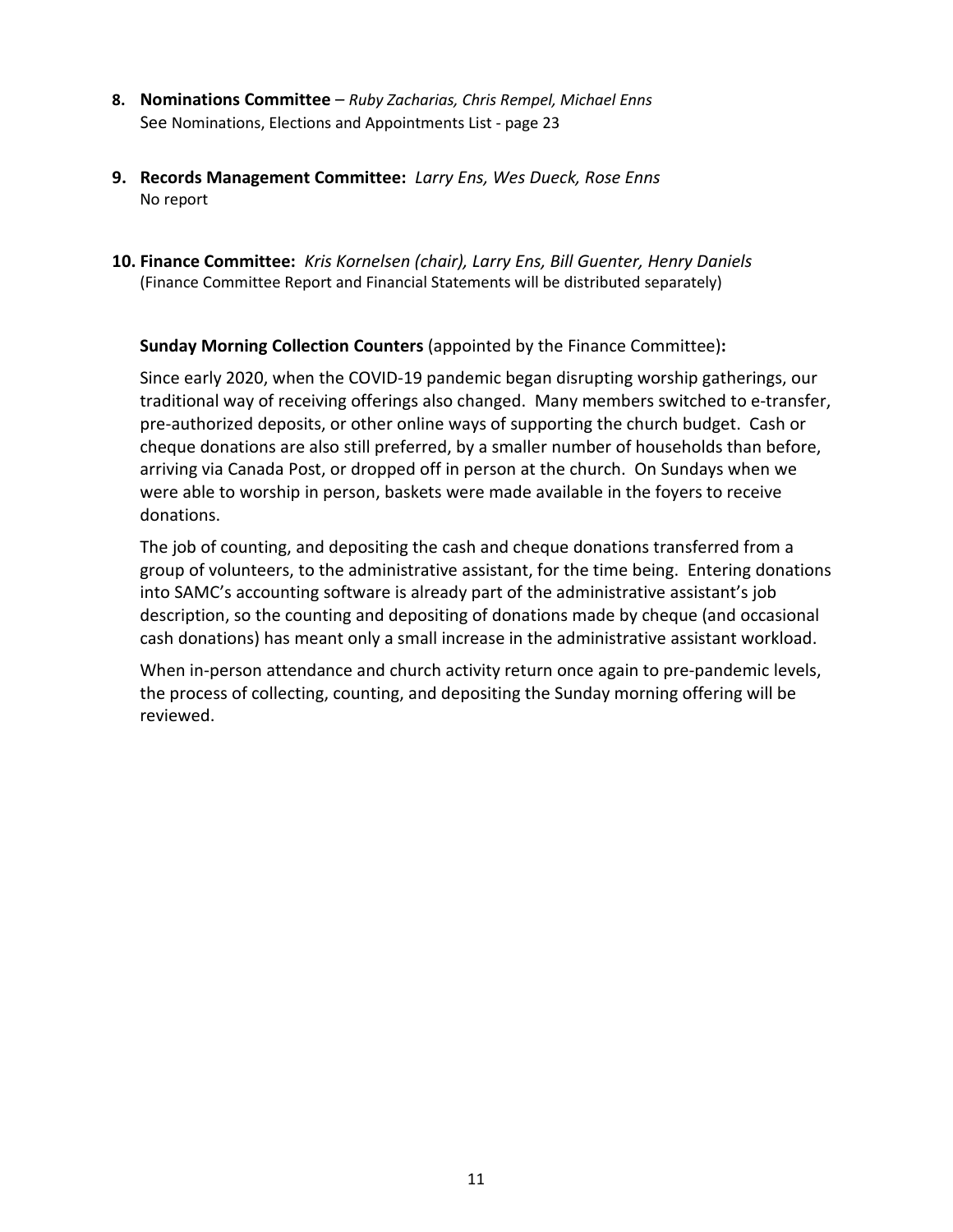# **PART C – PROGRAM MINISTRIES REPORTS**

## **11. Music & Worship Team (MWT)** – Sean Goerzen

Music continues to be an important part of Sargent whether we are together or not. The effort that has gone into live-streaming and pre-recording has been a huge undertaking, with many different parts. I am so thankful for all the different gifts that members bring to our worship services – I believe we are incredibly fortunate to have so many 'hands' willing to help!

The introduction of the *Voices Together* hymnal has been one of the more major differences in our worship this year. There are many new hymns to learn, and yet our favourites are there as well. I am excited to see which songs become favourites in our congregation in the coming years.

With the starting and stopping of in-person worship sometimes it feels like getting back to 'normal' at church is going to be difficult. However, with the resumption of semi-regular services this fall, the community came together again in worship, almost as if our congregation had regained our voice. This time also saw the adult choir restart again, with various restrictions in place for safety reasons. The adult choir presented a program during Advent; something we had been missing for a while. While the junior choir has not restarted yet, this is something we are keen to begin again once we feel like it is safe and practical to do so. I had hoped to do some singing evenings in January and February, singing songs from the new hymnal, but it looks like we are going to have to put that on pause for a little bit yet as well.

As we go into this year, perhaps let us keep Crüger's words in mind: *Nun danket alle Gott, mit Herzen, Mund, und Händen* – *Now thank we all our God, with hearts and hands, and voices.*

*Music and Worship Team: Sean Goerzen (Chair), Lori Wiebe, Josiah Brubacher, Jonathan Muehling*

#### **Adult Choir Report – Tina Bergen**

After 19 months of not being able to sing, our choir was finally scheduled to begin rehearsals on October 3, 2021. What a joyous day that was! We started with about 12 singers at our first rehearsal but gradually more came and now we have about 21 singers registered. Proof of vaccination was required from all participants, masks were worn and physical distancing was practiced at all times.

The choir participated in the Thanksgiving celebration, Mission Sunday, and First Advent. The highlight for the us was the Christmas program on the Third Sunday of Advent where we could so joyfully sing the beloved songs of the birth of our Lord Jesus!

Thank you to Mel Braun, David Sawatzky, Nate De Avila and Kathryn Balacko for the time and energy you devote to the choir, and thank you to the congregation for your continued support.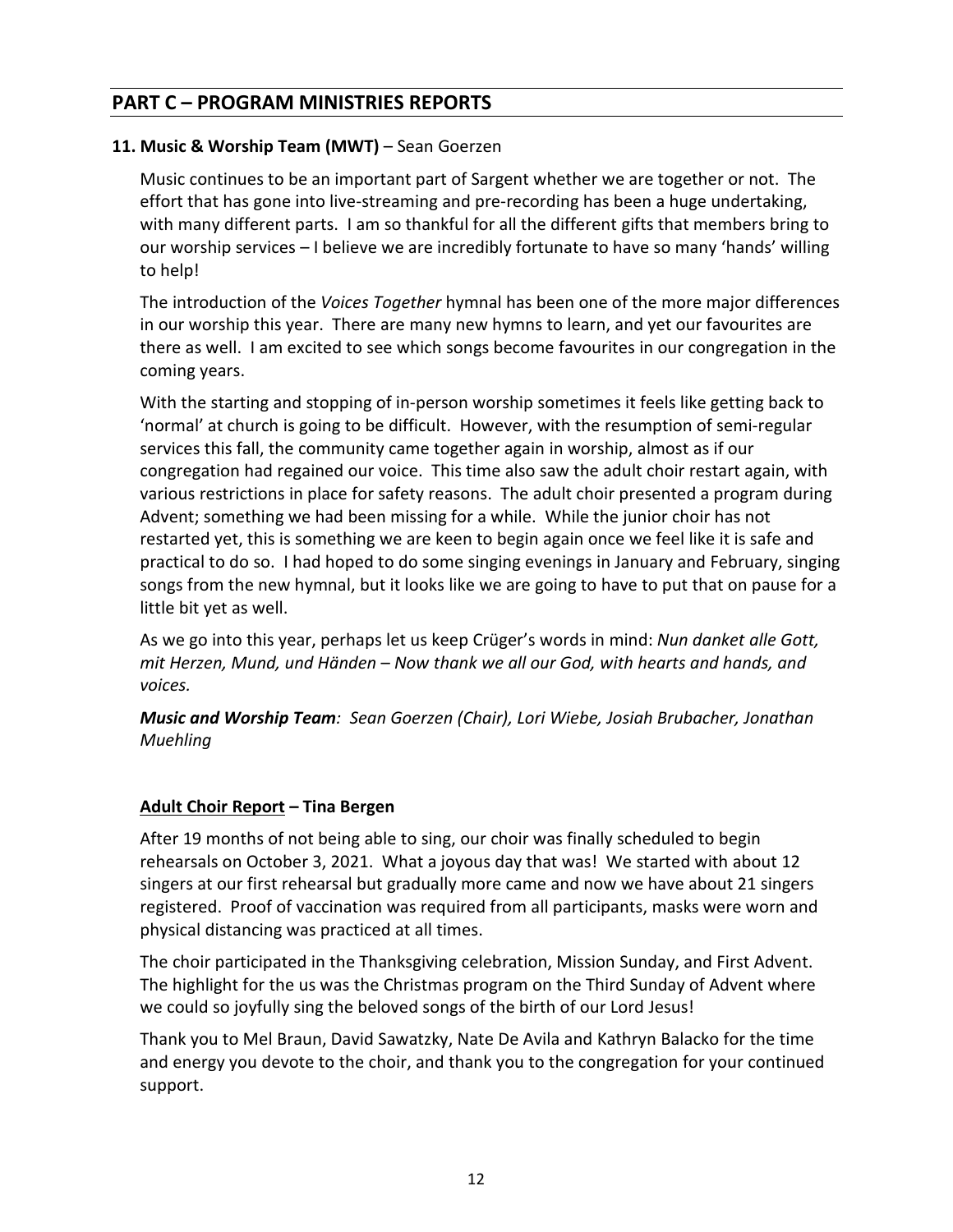#### **Sargent Adult Choir Account 2021**

submitted by Gerhard Dyck, Choir Treasurer

| Opening Balance - January 1, 2020   |      |      | \$1,706.02 |
|-------------------------------------|------|------|------------|
| Income                              |      |      |            |
| <b>Bank Interest and Dividends</b>  | 0.00 |      |            |
| Donations                           | 0.00 |      |            |
|                                     |      | 0.00 |            |
| Expenses                            |      |      |            |
| Honoraria                           | 0.00 |      |            |
| Bank service charges                | 0.00 |      |            |
|                                     |      | 0.00 |            |
| Net Income over Expenses            |      |      | 0.00       |
| Closing Balance - December 31, 2021 |      |      | \$1,706.02 |

#### **Junior Choir Report** – Norinne Danzinger-Dueck, Conductor

For the 2021 choir year, there isn't much to say. With vaccinations only occurring for the older members of society beginning in February, music programs at schools, especially choir and bands screeching to a halt, physical distancing, programs being cancelled, the thought of Junior Choir beginning in September 2021 simply did not occur. Being both a parent and teacher, I could not in good conscience, begin the Junior Choir program, asking parents to send their children into an atmosphere where children came from different schools, cohort groups, who generally did not mix daily, then spend an hour singing together. As much as I love and promote this program, it just, in my mind, could not physically be done safely at that time.

I have tried to keep in touch with some choir members but have also struggled with physical illness as well as just the physical and mental burden of COVID and changes in our personal lives, so choir has been put on the back burner.

In some discussions with Music and Worship Team, with vaccinations available for ages 5-11 and hopefully younger in 2022, it is with hope and faith that we will begin Junior Choir again in September 2022. I am unsure what the program will look like, how we will do a musical (which is a highlight of the program), or what changes will need to be made to accommodate this changing world. Only time will tell.

#### **12. Missions & Service Team (MST)** – Jason Caners

This year we continued to have challenges brought on by restrictions that continue to make getting together and having regular services difficult. The congregation continued to provide amazing support through the new tools put in place for the children's offering which is our main fundraiser.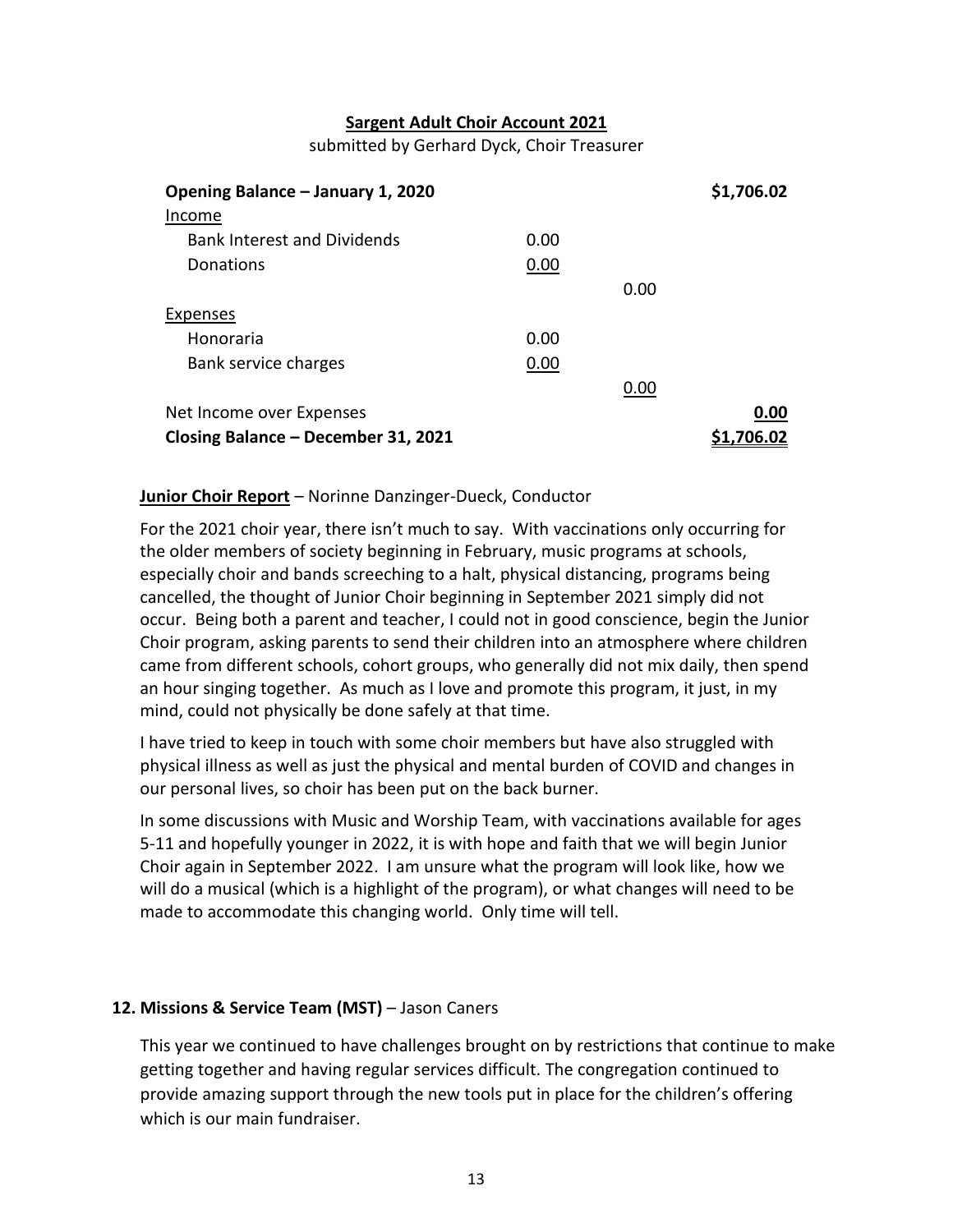Our team was really happy that there was some relaxing of restrictions which allowed us to have a successful fundraiser for the Poovongs ministry in Thailand. The team decided to have an apple fritter bake. Thanks go out to Angie who tested multiple recipes to choose the best one, to Karl for getting the propane deep fryer allowing us to fry many apple fritters at once and finally, to Andrea and Carol for the icing of the apple fritters to finish off. It was a team effort to successfully pull off the fundraiser, raising in excess of \$3,000 for our support to MC Canada's Witness program.

Our team supported the following organizations with donations raised from the children's offerings this year:

| <b>Month</b>                                  | Organization                                                       | <b>Notes</b>                   |
|-----------------------------------------------|--------------------------------------------------------------------|--------------------------------|
| January 2021                                  | Trees for Life: Planting Peace in Palestine<br>(changed from 2020) | \$475 donated                  |
| February 2021                                 | Morberg House                                                      | \$475 donated                  |
| <b>March 2021</b>                             | House of Hesed                                                     | \$475 donated                  |
| <b>April 2021</b>                             | Camps with Meaning "Camperships"                                   | \$575 donated                  |
| <b>May 2021</b>                               | <b>MCC My Coins Count</b>                                          | \$500 donated                  |
| <b>June 2020</b>                              | Mamawi                                                             | \$500 donated                  |
| July & August 2021                            | <b>Mennonite Disaster Service</b>                                  | \$880 donated                  |
| September 2021                                | West Central Women's Resource Centre                               | \$580 donated                  |
| October 2021                                  | <b>Rossbrook House</b>                                             | \$765 donated                  |
| November 2021                                 | Christian Peacemaker Teams (CPT)                                   | $$665$ donated                 |
| December 2021<br>Total in 2021                | <b>THRIVE Community Support Services</b>                           | \$465 donated<br><u>\$6355</u> |
| <b>November Missions</b>                      | Mennonite Central Committee, Mennonite                             | \$5320 donated                 |
| <b>Offering Distribution</b>                  | Disaster Service,                                                  | (\$2660 each)                  |
| <b>Year End Budget</b><br><b>Distribution</b> | 1JustCity, Bethania Spiritual Care, Mama<br>Bear Clan and Thrive   | \$2000 donated<br>(\$500 each) |

The MST team received a very generous donation this year, part of which will be used to support our refugee family when they finally get to Winnipeg. We continue to wait for their arrival.

Overall, our team has felt blessed being able to support so many local organizations, many of which are in the same neighbourhood as SAMC and we are open to getting names of other organizations that we could consider supporting.

In 2022, we hope that we will have more opportunities to get together and thank people in person for their continued support. Perhaps we will get to a point where the children will be able to once more walk up and down the aisles collecting coins for so many important community organizations.

**Missions & Service Team** – *Jason Caners(chair), Karl Langelotz, Angela Dyck, Carol Reimer, Andrea De Avila*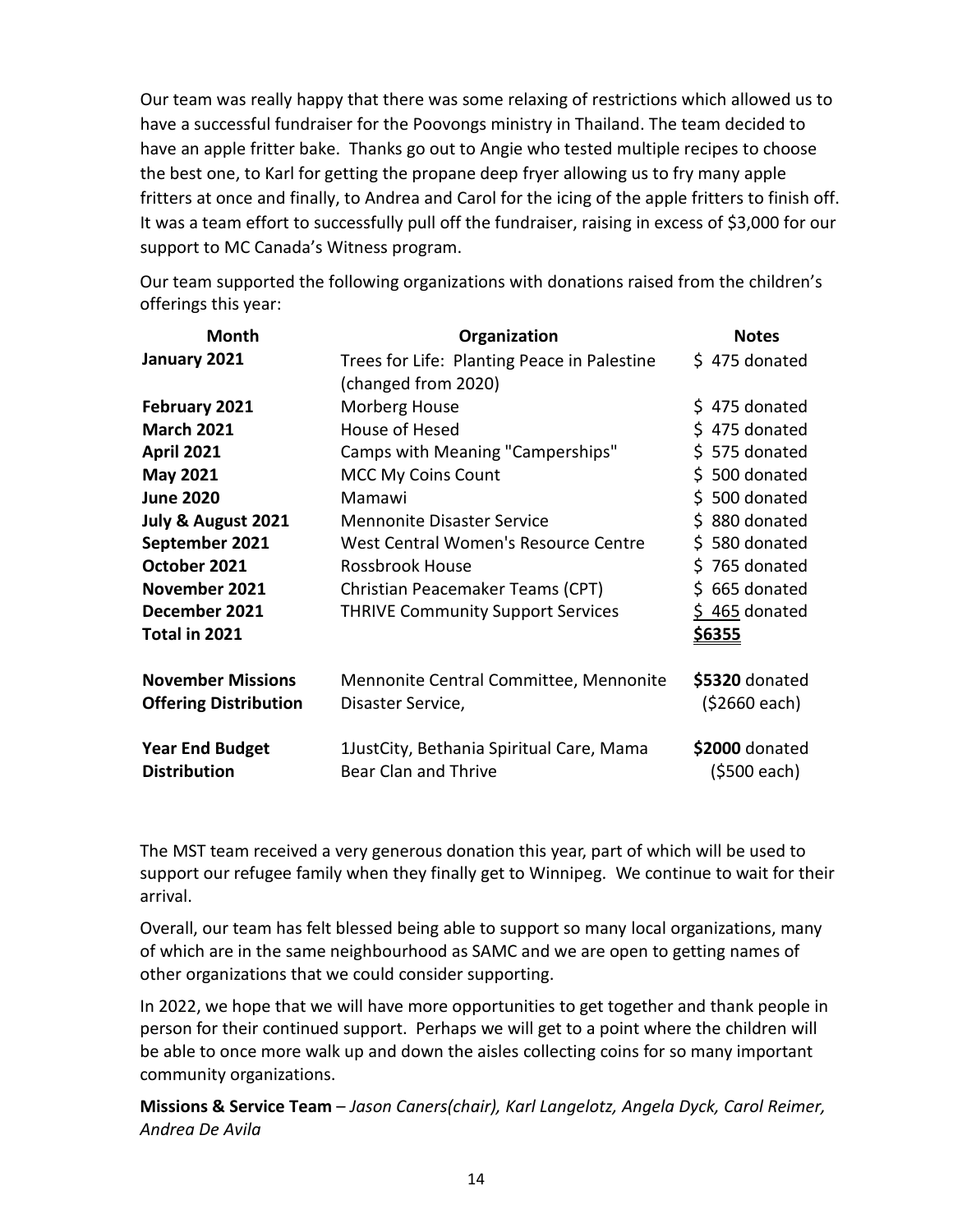## **13. Children's Ministries Team (CMT)** – Marla Langelotz

Most of the children's ministry work this year was done from distance. The year began in full shutdown, so we put together "Easter boxes" that were delivered to families. These boxes included various readings and activities to help children and parents reflect on Palm Sunday and the week leading up to Jesus' crucifixion and resurrection.

The plan for an early June park event was cancelled last minute because of a COVID surge, and we went back to distributing "summer activity boxes" which included an activity for each Sunday during our sermon series entitled "Food and Faith." One of these activities was joining the walk/cycle/drive about in the West End on a Sunday morning.

We were thrilled to get in a church picnic at Camp Assiniboia in late August. Unfortunately, for numerous reasons, not many of our families with children and youth came to this event. Nevertheless, there were games, activities, and ice-cream!

In September we were finally able to dream about some safe in-person connections between kids and their families. We planned to meet outdoors following worship on Sunday morning. This time included a short time for a Bible story and "wondering". In the end there was little uptake of this initiative. We were learning that many families were still feeling uncomfortable with adding extra contacts for their unvaccinated children. After three weeks we dropped this initiative.

In mid- to the church to spend November when COVID was much quieter, families became interested in having their children participate in pre-recording for a children's Christmas pageant. Pastor Jonathan did the legwork in getting this all arranged and on two Saturdays, November 27 and December 4, families came some time together and have their children "record their parts". This effort was greatly appreciated by the congregation who was able to watch the pageant as part of the December 19 worship service. Goody bags were given to children who were at that service and delivered to those who were unable to be there.

We move into this new year, again in a holding pattern, wondering how we can encourage continued connections between SAMC families and encourage parents to be attentive to sharing and being in conversation about the Biblical story and faith at home.

*Children's Ministry Team: Christa Brubacher, Katherine Dubé, Rebecca Enns, Marla Langelotz*

## **14. Youth & Young Adult Ministries Team (YYAMT)** – Jennifer How

This was a difficult year for all age groups and gatherings (in person and virtual) due to fluctuations in COVID restrictions.

#### **Youth Ministry**

**Winter Update** – Events were virtual due to restrictions but offered to continue to connect with our youth.

• **February** included a comedy night with Matt Falk (\$300).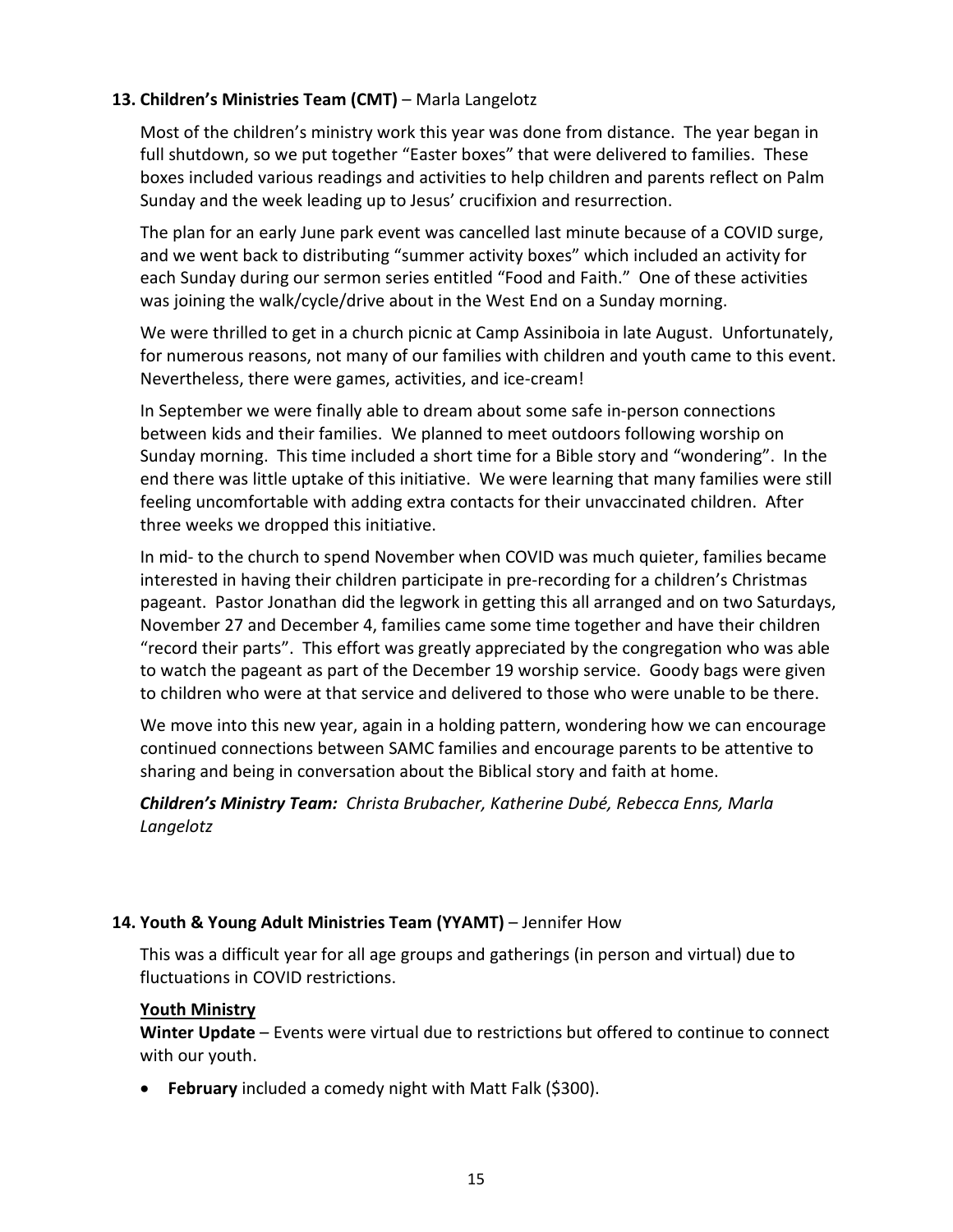- **March** offered the opportunity for youth aged 14 years and up to watch an online performance of Theatre of the Beat's *UNMUTE* (\$200). For the younger youth, an inhome scavenger hunt and sharing session on Zoom.
- **June –** Pastor Marla organized care packages for all youth. They were distributed by youth sponsors Nadya Langelotz and River Martin.
- **Books of Blessing** were shared with Eric Dueck and Chak Nass Kim to celebrate their graduations.
- **Fall** allowed us some opportunities to gather in person not only with Sargent youth but also with those from Bethel and Springfield Heights.
- **Sunday School,** with a focus on faith formation, was held outside at Sargent Park following church services for part of the fall.
- **Milestone Ministries** presented Bibles to three grade 6 (Felix, Bronwyn and Lexi) and three grade 7 (Dianna, Ashley and Caleb) students on September 19.
- **November 5** A tri-church event (Sargent, Bethel and Springfield Heights) was held with five youth from Sargent participating.
- Initially, there was a plan to host a tri-church **Christmas party**, but with the shift of COVID cases, each church hosted separately.

## **Young Adults**

This has been a difficult year with online school and work. Events were held monthly in the fall and enjoyed by those able to attend. Andrea has continued to try and connect individually to offer support and have faith conversations. This group was also active in the Christmas Eve service, and this was appreciated. It is hopeful that this group will be able to connect more when conditions allow.

## **Youth Assembly and Mennonite World Conference**

Discussions have taken place regarding youth participation in a Youth Assembly in Alberta in summer 2022, and young adult attendance at MWC Indonesia 2022. This continues to be an evolving discussion from a participation and possible COVID restrictions standpoint.

**Mennonite Church Manitoba Retreats** – Winter retreats were planned but cancelled due to COVID.

Thank you to Pastor Andrea and our youth sponsors for their continued support and work to connect with our youth in these uncertain times. We are thankful for their work in the church.

*Youth and Young Adult Ministries Team: Andrea De Avila (chair), Jennifer How, Teresa Stewart, Erica Nelson.*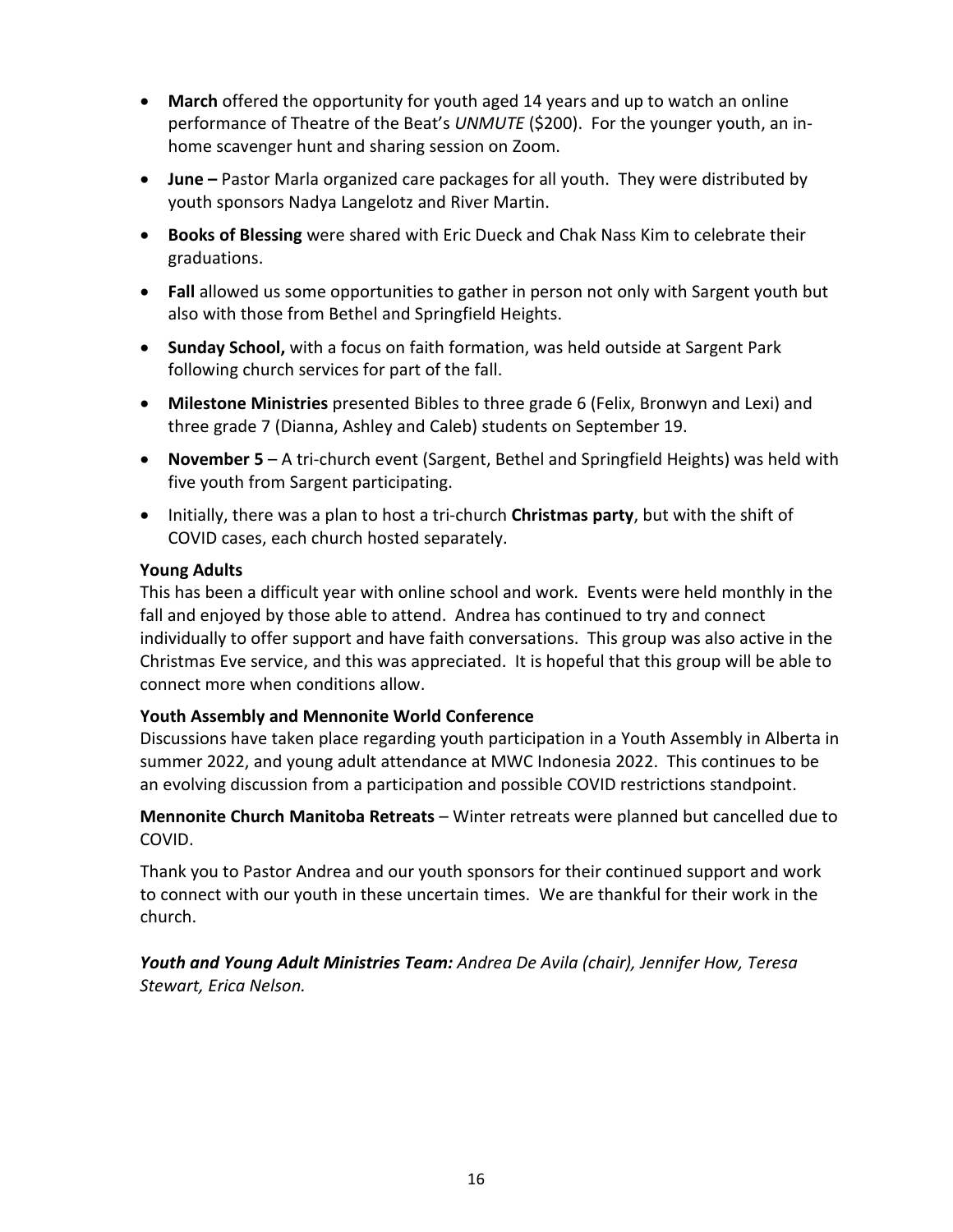#### **15. Administration Team** - Nicholas Ewert

The Administration Team oversees the operation, care, and maintenance of the church building and property. The work is done in conjunction with the Building Administrator and subcommittees of the Administration Team.

Over the course of the year, due to the continuing pandemic, the building got much less use than normal.

A new tenant has moved into the caretaker suite, and it remains occupied. In between the previous and the current longer-term tenants, the suite was rented for a shorter (six-week) term to the MCC area Directors for Central America during their visit to Canada.

The air conditioning unit servicing the sanctuary remains in a non-functional state, but given the large expense involved in repair or replacement and the fact that we would not be using the sanctuary, the decision was made to delay any repair or replacement until we have experienced a summer without it.

In late summer, several back lane facing basement windows of the building were vandalized. Replacement was contracted for the broken windows, as well as for the rest of the windows in the main basement. Work is scheduled to be done early in 2022.

In October, the sanctuary roof was discovered to be in poor repair. A decision was reached to replace the asphalt shingle with metal roofing. The project has been contracted and installation will occur in the spring of 2022.

## **Building Administrator** – Rudy Enns

In addition to items mentioned in Nick's report, I would like to add the following.

Early in 2021, the finishing touches were done in the washroom/shower renovation and this project is now completed.

During the summer of 2021, the City of Winnipeg rebuilt the back lane, from Sargent to Wellington Avenue. This included the resurfacing of a large portion of our parking area.

In September, our building served as a location for several polling stations for the Federal Election. We have also had inquiry about hosting polling stations for upcoming Civic Elections, as schools and community centers have become unavailable under pandemic restrictions.

With completion of the painting in the north/education wing of the basement, our caretaker was able to strip and wax those floors as well. Our caretaker continues to attend regularly to clean as needed. With reduced number of in person services and activities, the regular cleaning load is often lighter, however work time is filled with extra cleaning projects that might have been postponed in busier times, or with doing a thorough cleaning following one of the maintenance and/or repair projects that have been happening during the pandemic shutdown.

I want to thank the maintenance committee for always being on hand to take care of the routine, and sometimes emergency, maintenance and repair items that are sure to come up. Thanks also to Ken Derksen for repairing the plaster and painting the walls at the south end of the main basement and in the south basement foyer during the summer months.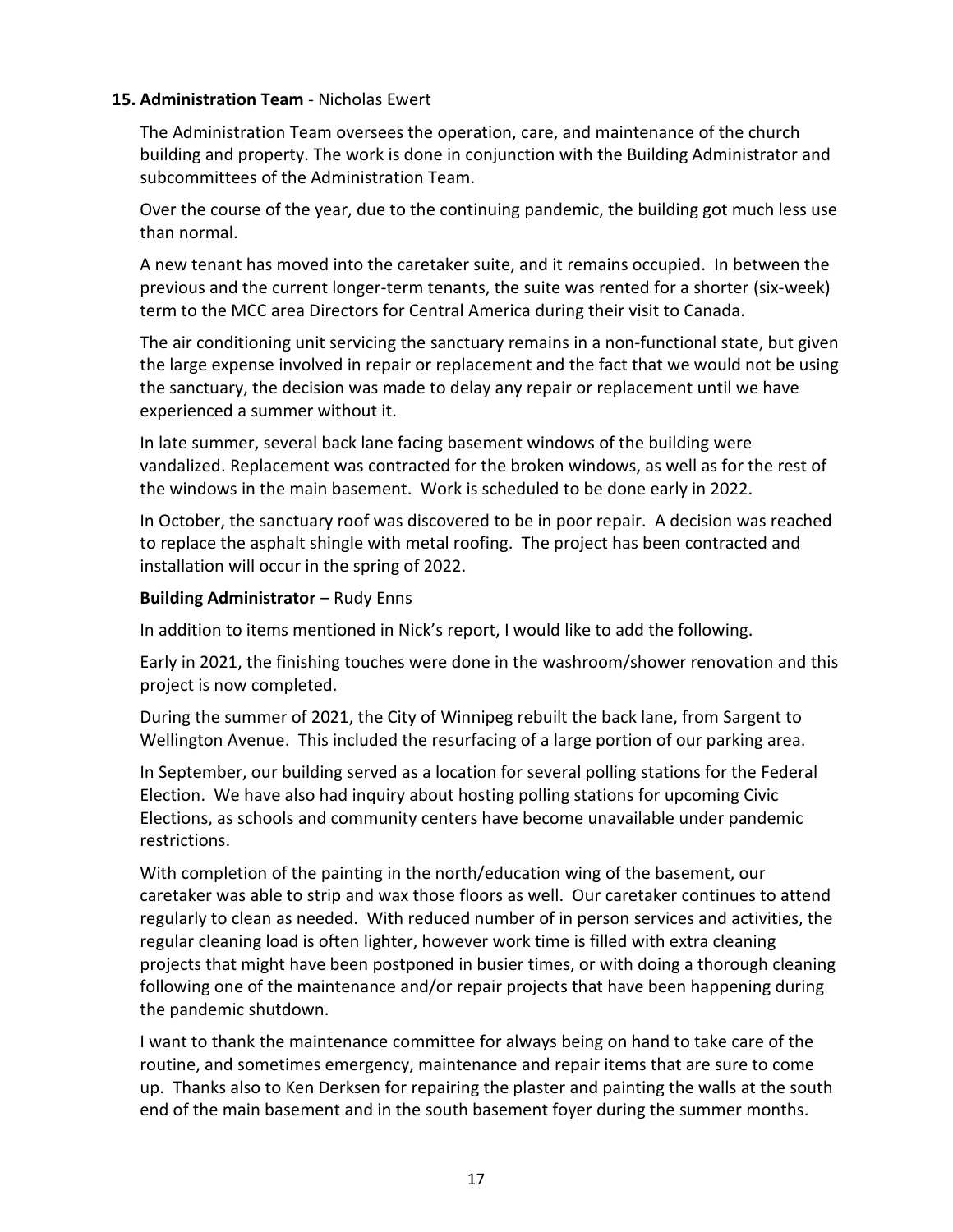Our rental agreement with the tenant in the caretaker suite includes a discounted rent in return for shoveling snow (sidewalks and stairs), cutting grass, and doing regular building security checks. In a winter that has given us a few significant snowfalls already, his help is greatly appreciated.

#### **Funeral Food Service Committee** – Alvina Enns

Due to COVID-19 restrictions we were again not able to provide families with a fellowship meal at funerals that took place this year. We are sad for this and are hopeful that we will be able to provide this service to our members once again in the very near future. Member deaths this year included:

Maria Dyck – January 1, 2021 Menno Wiebe – January 5, 2021 Lydia Hummelt – April 17, 2021 Lydia Richert – June 28, 2021 Peter Zacharias – September 13, 2021 Erna Hamm – October 7, 2021

**Administration Team**: *Nicholas Ewert (Chair to Sept 2021), Jake Harms, Rose Enns (Minutes)* **Building Administrator:** *Rudy Enns*  **Maintenance Committee:** *Peter Dyck, Nate De Avila, Jake Harms* **Audio & Technology:** *Dave Sawatzky* **Kitchen Coordinator:** *Cathy Hummelt* **Funeral Food Service Committee**: *Alvina Enns, Ruth Ens, Esther Fransen,* *Marianne Sobie, Lillian Dyck, Margaret Daniels* **Usher Services Coordinator:** *Pam Poulter Friesen*

## **16. Fellowship Groups:**

#### **Adult Friendship Group**

(No report: this group has not met since the start of the pandemic in 2020.)

#### **Potluck Group – Tina Bergen**

Our Potluck Group tried to stay in touch throughout this year of COVID-19 so when restrictions allowed, we tried to get together. Our first outing in April was a faspa at Kildonan Park that happened to coincide with the Seniors' Faspa put on by the church. In July we met at Headmaster Park for a picnic and in August some of us enjoyed a day at John Sawatzky's cottage in Manigotogan. September, November, and December were actual potluck suppers at church with measures in place for keeping everyone safe. The highlight in December was a book exchange (either one from your own collection or a thrift store find) involving a story in which you moved the book in your hand either left or right depending on the instructions. It was quite entertaining! It was also a very good way to end the year.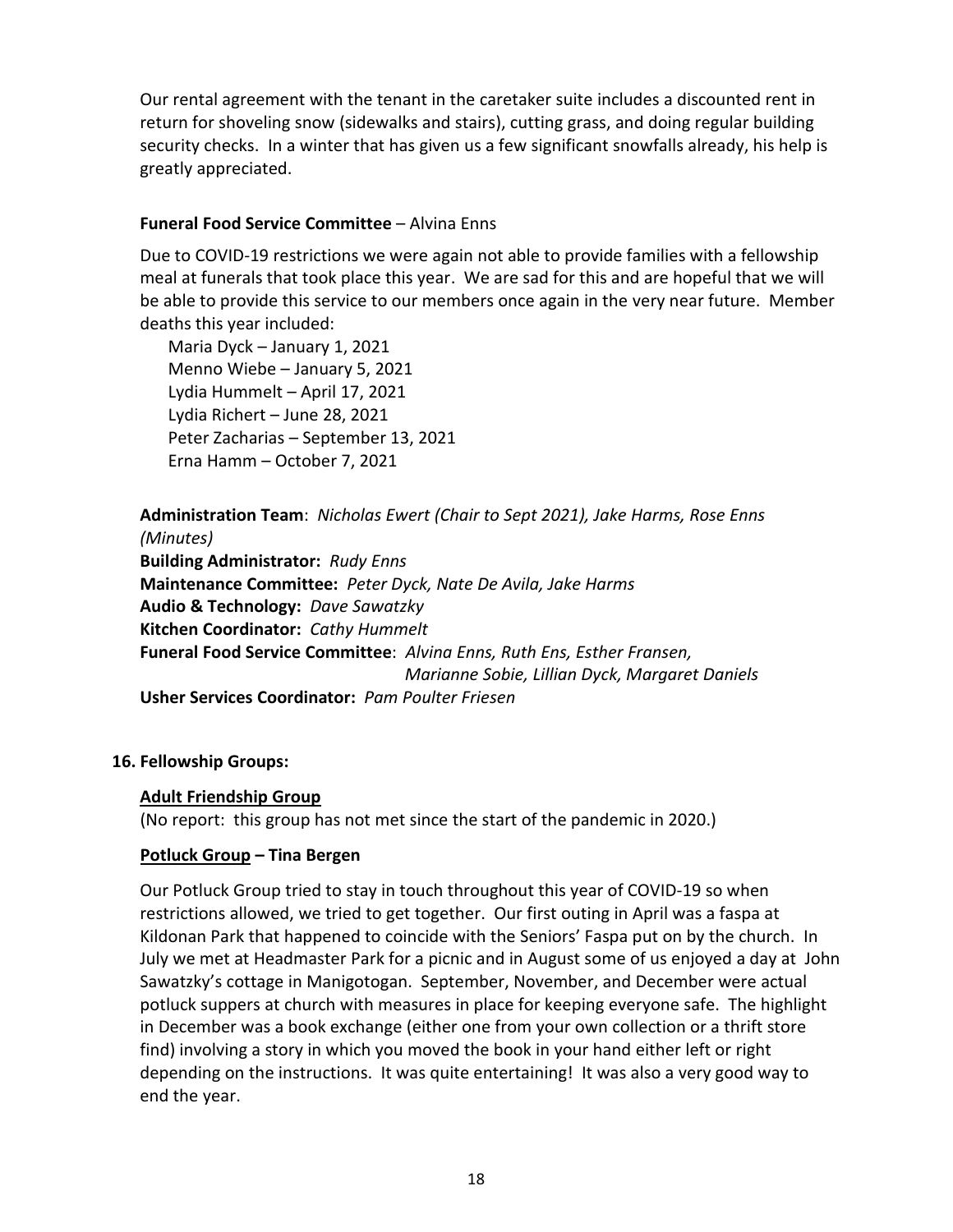When we meet at church, we have a short devotional, take some time for sharing and celebrate the birthdays for that month. We have also had some Zoom meetings to keep in touch. We hope for the best in 2022!

## **16. Statistical Report**

|                                           | <b>Membership Changes in 2021</b>  |                |             |
|-------------------------------------------|------------------------------------|----------------|-------------|
| <b>Membership as of December 31, 2020</b> |                                    |                | 284         |
| <b>Members added:</b>                     |                                    |                |             |
| By baptism:                               | Date:                              |                |             |
| Linda Coolbear                            | Sept 19                            |                | $+1$        |
| <b>Transferred In:</b>                    |                                    |                | +0          |
| <b>Members lost:</b>                      |                                    |                |             |
| <b>Transferred out</b>                    |                                    |                |             |
| Alfred & Lina Woelke                      | June 13                            |                |             |
| Levi & Tena Reimer                        | June 13                            |                | -4          |
| Died:                                     | Date of Death                      | At the Age of: |             |
| Maria Dyck                                | Jan 1                              | 94             |             |
| Menno Wiebe                               | Jan 5                              | 88             |             |
| Lydia Hummelt                             | Apr 17                             | 84             |             |
| Lydia Richert                             | June 28                            | 91             |             |
| Peter Zacharias                           | Sept 13                            | 72             |             |
| Erna Hamm                                 | Oct 17                             | 90             |             |
| <b>Esther Epp</b>                         | <b>Nov 24</b>                      | 77             | $-7$        |
| Membership as of Dec 31, 2021             |                                    |                | <u> 274</u> |
|                                           |                                    |                |             |
|                                           |                                    |                |             |
|                                           | <b>Family Celebrations in 2021</b> |                |             |

# **Babies born** None in 2021 **Weddings** Maria Dueck & Evan Driedger August 13, 2021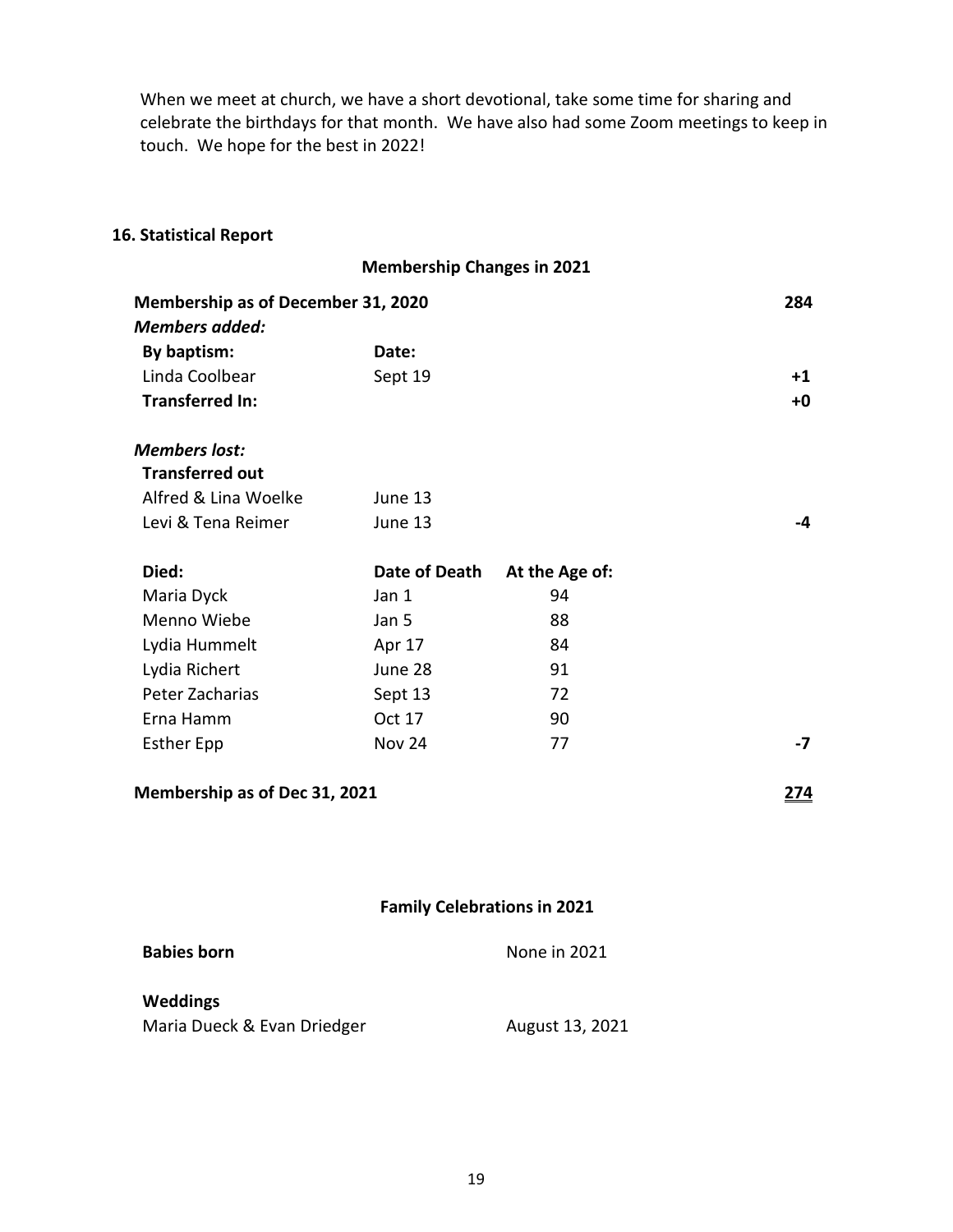## **Significant Anniversaries marked in 2021**

| 70 Years (married in 1951) |          |
|----------------------------|----------|
| John & Ellie Dyck          | Aug 4    |
| 68 Years (Married in 1953) |          |
| Peter & Kaethe Enns        | June 14  |
| 66 Years (Married in 1955) |          |
| John & Louise Dahl         | Oct 15   |
| 63 Years (Married in 1958) |          |
| John & Catherine Neufeld   | May 31   |
| Cornelius & Dora Krause    | July 26  |
| John & Martha Bergen       | Aug 2    |
| Hans & Mary Klassen        | Aug 9    |
| 62 Years (married in 1959) |          |
| Frank & Irene Enns         | June 6   |
| John & Nellie Nickel       | August 1 |

| 61 Years (married in 1960) |               |
|----------------------------|---------------|
| Henry & Hilda Schulz       | July 23       |
| Victor & Linda Sawatzky    | <b>Aug 26</b> |
| Martin & Veronica Friesen  | Sept 3        |
| 60 Years (married in 1961) |               |
| Henry & Rita Guenther      | Aug 26        |
| 55 Years (married in 1966) |               |
| 50 years (married in 1971) |               |
| Art & Brigitte Martens     | July 24       |
| Vic & Val Kliewer          | July 31       |
| Henry & Annelie Enns       | Aug 14        |
| Albert & Esther Durksen    | Sept 11       |
| Bill & Helga Guenter       | Sept 18       |
| 40 Years (married in 1981) |               |
| Henry & Margaret Daniels   | May 23        |
| 25 Years (married in 1996) |               |

## **We mourn the loss of SAMC members, and loved ones of the SAMC community** (SAMC members listed in bold print)

- January 1 **Maria Dyck**, long time member of SAMC
- January 5 **Menno Wiebe,** husband to Lydia Wiebe
- February 7 Margarita Fust, mother to Anita & Doug Durksen, grandmother to Annika and Felix
- February 8 Thai Yin, mother to Sam & Rany Kim, grandmother to Chak Nass
- March 4 Sherry Klassen, sister-in-law to Joanne & Reg Sawatzky, aunt to Logan & Liam
- March 13 Hildegarde Regier, sister-in-law to **Edna & Rudy Dahl, aunt to Kathryn & Robb** Balacko
- April 17 **Lydia Hummelt**, mother to Bob & Cathy Hummelt
- April 28 Ron Smith, grandfather to Dan & Erica Nelson, great-grandfather to Kyla.
- June 28 **Lydia Richert,** long time member of SAMC
- June 29 Frank J Dyck, brother to John & Ellie Dyck, uncle to Ruth & Larry Ens and Lillian Dyck July 12 LaVerna Wescoat, aunt to Lori Wiebe
- August 23 Marianne Berry, mother to Vic Pankratz, sister to Bernie & Marg Neufeld
- September 10 Emily Edna Loehmer, great-granddaughter to John & Ellie Dyck, and great-niece to Lillian Dyck and Ruth & Larry Ens
- September 13 **Peter Zacharias**, husband to Ruby Zacharias, grandfather to Isaak Hildebrandt
- October 7 **Erna Hamm**, long time member of SAMC
- November 1 Henry Dyck, brother to Mary & Hans Klassen
- November 6 Rudy Pankratz, brother to Jake & Marg Pankratz, brother-in-law to Bernie & Marg Neufeld
- November 24 **Esther Epp**, long time member of SAMC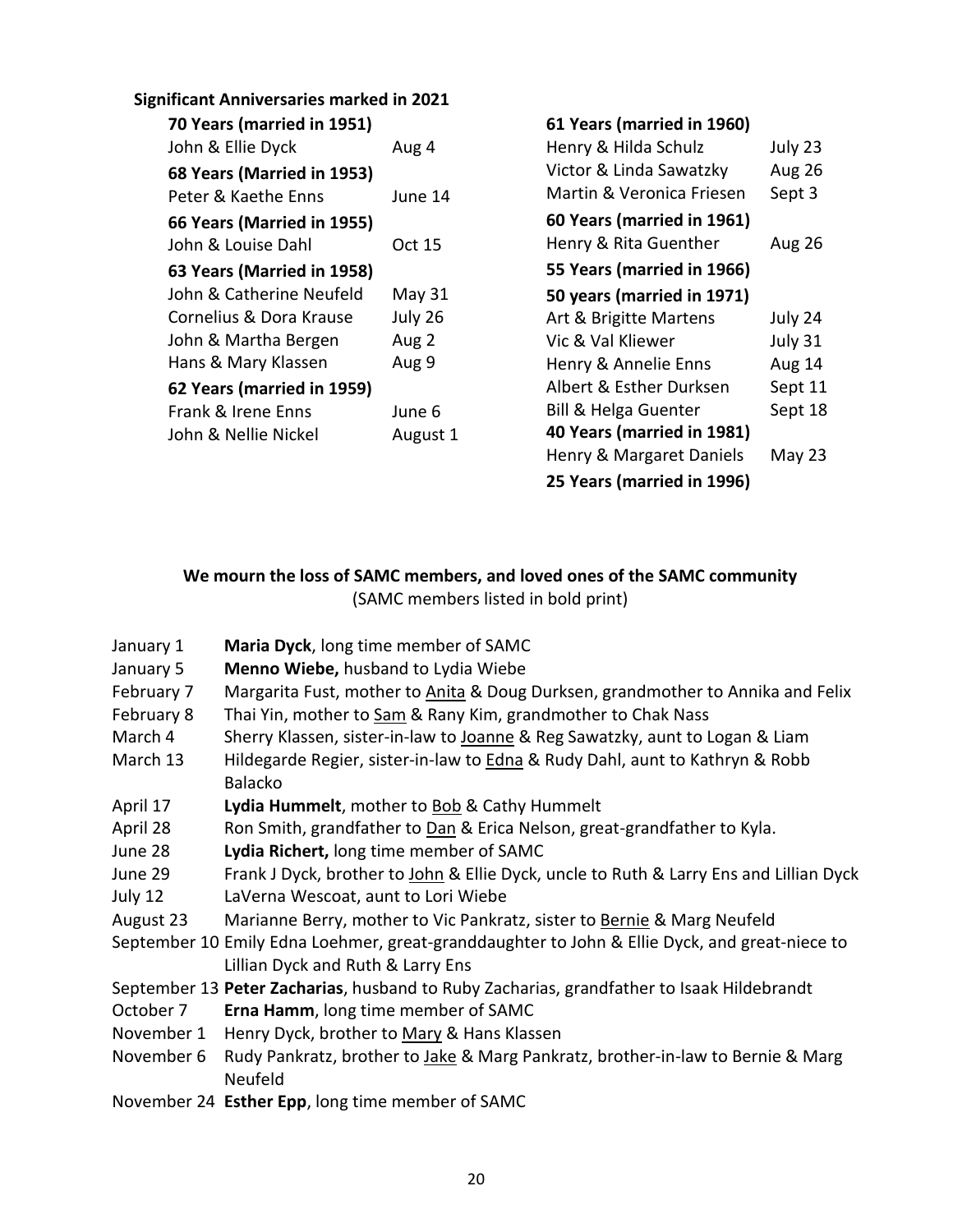# **An Overview of 2021**

| January                                                                           | The new Voices Together hymnals are delivered to SAMC                                                    |  |  |  |
|-----------------------------------------------------------------------------------|----------------------------------------------------------------------------------------------------------|--|--|--|
| January 10                                                                        | SAMC's first live-streamed service                                                                       |  |  |  |
| January 24                                                                        | Online lesson/gathering for primary Sunday school children                                               |  |  |  |
| January 31                                                                        | Sunday School Zoom session for preschool children (and parents)                                          |  |  |  |
| February 4                                                                        | Annual Congregational Meeting takes place on a Thursday evening via Zoom.                                |  |  |  |
| February 11                                                                       | Church Council agrees to postpone opening for in-person worship for a few                                |  |  |  |
|                                                                                   | weeks longer                                                                                             |  |  |  |
| February 16                                                                       | Intergenerational participation invited for an online youth event featuring comedian<br><b>Matt Falk</b> |  |  |  |
| February 21                                                                       | Sunday School Zoom session for preschool children (and parents)                                          |  |  |  |
| March 6                                                                           | MCM Annual Delegate (Zoom) Gathering                                                                     |  |  |  |
| March 7                                                                           | Church re-opens for in-person worship. Pre-registration and masks required. Live                         |  |  |  |
|                                                                                   | streaming continues.                                                                                     |  |  |  |
| March 3, 17 and 31                                                                | Bi-weekly Zoom conversations, exploring the 2021 weekly Lenten practices                                 |  |  |  |
| March 29 - April 1                                                                | Holy Week Daily Devotionals available online.                                                            |  |  |  |
| April 2                                                                           | Good Friday Service and Communion via Zoom.                                                              |  |  |  |
| April 4                                                                           | Easter Morning in-person (by registration) and live-streamed worship service                             |  |  |  |
| April 10                                                                          | Seniors Faspa - Home Delivery edition                                                                    |  |  |  |
| May 2                                                                             | Return to live-stream only services                                                                      |  |  |  |
| May 6                                                                             | Congregational Meeting, held via Zoom, included approval of a revised Safe Place                         |  |  |  |
|                                                                                   | Policy.                                                                                                  |  |  |  |
| May 11                                                                            | 'Conversation in the (virtual) foyer' with SAMC Witness partners Tom & Christine<br>Poovong in Thailand  |  |  |  |
| May 16                                                                            | Child Dedication (Zoom) service and 'dedication drive-by' the Enns and Peters homes                      |  |  |  |
| May 23                                                                            | Zoom Communion service                                                                                   |  |  |  |
| May 30<br>Returned to pre-recorded worship services to reduce contacts with other |                                                                                                          |  |  |  |
|                                                                                   | households as much as possible.                                                                          |  |  |  |
| June 13                                                                           | Church picnic is postponed to a later date                                                               |  |  |  |
| June 19                                                                           | MC Canada's AGM takes place online                                                                       |  |  |  |
| June                                                                              | Church Council decides to stay with pre-recorded services for the rest of the                            |  |  |  |
|                                                                                   | summer. Several outdoor gatherings are planned to allow for safe opportunities to                        |  |  |  |
|                                                                                   | meet and see each other.                                                                                 |  |  |  |
| June 27                                                                           | Sunday morning Zoom 'conversations in the (virtual) foyer' are suspended for the                         |  |  |  |
|                                                                                   | summer months                                                                                            |  |  |  |
| July 4                                                                            | Outdoor gathering at Frasers Grove Park                                                                  |  |  |  |
| July 11                                                                           | Outdoor gathering at Sargent Park School Playground                                                      |  |  |  |
| July 18                                                                           | Outdoor gathering at Lindenwoods                                                                         |  |  |  |
| July 25                                                                           | Outdoor gathering and Communion at the SAMC cemetery in Springstein                                      |  |  |  |
| August 8                                                                          | Outdoor gathering at St Vital Park, with 'bicycle trip' option                                           |  |  |  |
| August 12                                                                         | Church Council meets to discuss church re-opening (once again) plans                                     |  |  |  |
| August 15                                                                         | Outdoor gathering at Kingsford Haus                                                                      |  |  |  |
| August 22                                                                         | West End walk/bike/drive about, stopping in on SAMC folks who live in the church                         |  |  |  |
|                                                                                   | neighborhood                                                                                             |  |  |  |
| August 29                                                                         | Church picnic at Camp Assiniboia                                                                         |  |  |  |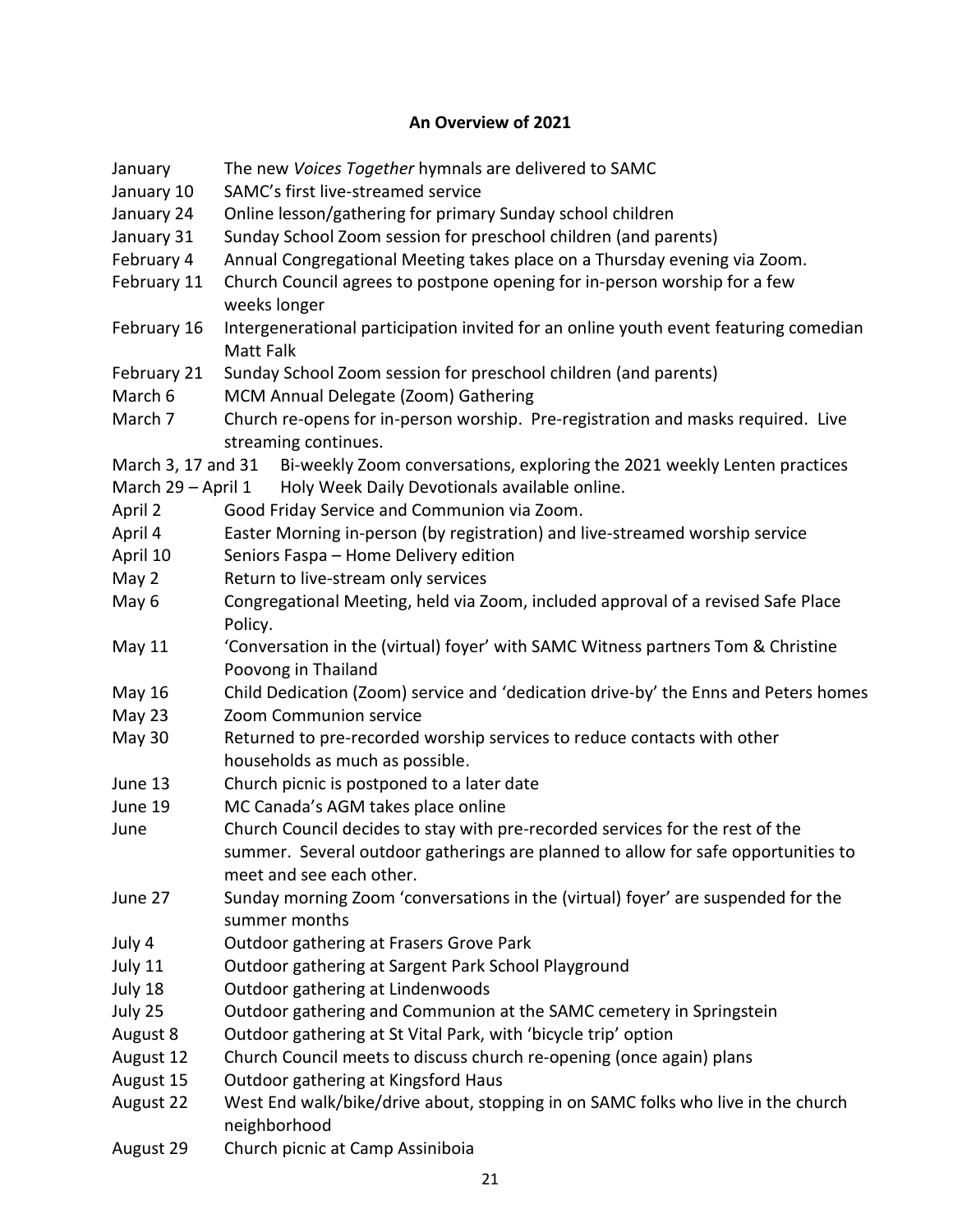- September 5 Return, once again, to in-person (masked and physically distanced) and livestreamed worship
- September 12 Worship service followed by outdoor coffee time and Sunday School in the park
- September 19 Linda Coolbear is baptized and received into membership at SAMC. Service was followed by another outdoor coffee time. Outdoor Sunday School continues.
- September 26 Service is cancelled, due to information about possible COVID exposer in the September 19 service. A pre-recorded service, featuring guest speaker Jamie Arpin Ricci was made available
- September 30 First National Day for Truth & Reconciliation (Orange Shirt Day) marked across Canada and in our Sunday service.

Youth Sunday School (masked and distanced) starts meeting in the youth room (~30 minutes) following the worship service.

- October 3 World Communion Sunday, celebrated in person at SAMC. Adult Choir rehearses again after an 18-month hiatus. Rain cancels the outdoor coffee time.
- October 10 Thanksgiving Service, with Adult Choir providing music ministry
- October 24 International Witness Sunday, including Apple Fritter Fundraiser sponsored by MST in support of SAMC's Witness partners Tom & Christine Poovong in Thailand
- October 31 Andrea De Avila's ordination service, followed by celebration and fellowship over coffee and cookies in the basement. Proof of vaccination was required to attend the reception.
- November 7 Peace Sunday with worship led by the MCC Indonesia 2022 young adults group.
- November 21 Eternity Sunday
- November 28 First Advent service included communion. Advent 2021 theme is "Dare to Imagine". Fall congregational meeting, in-person, around tables in the basement, followed the worship service.
- December 12 Adult Choir Christmas Program
- December 19 Sunday School (pre-recorded) Christmas pageant included in morning worship
- December 24 Christmas Eve service, moved to live-stream service at last minute
- December 25 No worship service
- December 26 Christmas worship service, live-streamed only

The list of those lost and mourned includes names of SAMC members who died in 2021 (already listed in the statistical report), as well those of extended family and friends, as noted in our weekly bulletins during the year. This is certainly not a comprehensive list of all the losses experienced by members of the Sargent Church community, and the question arises as to the value or need to compile this list for the SAMC annual report book.

Likewise, the 'overview' of the previous year is a rather subjective list of events, perhaps including more, or fewer, than are relevant. Is there value in compiling the overview to include in the Annual Report, and who should be given the responsibility of doing so?

Your feedback is valued; there will be opportunity at SAMC's annual congregational meeting under agenda item #8 (or #10) to share your thoughts on including these items in future annual reports.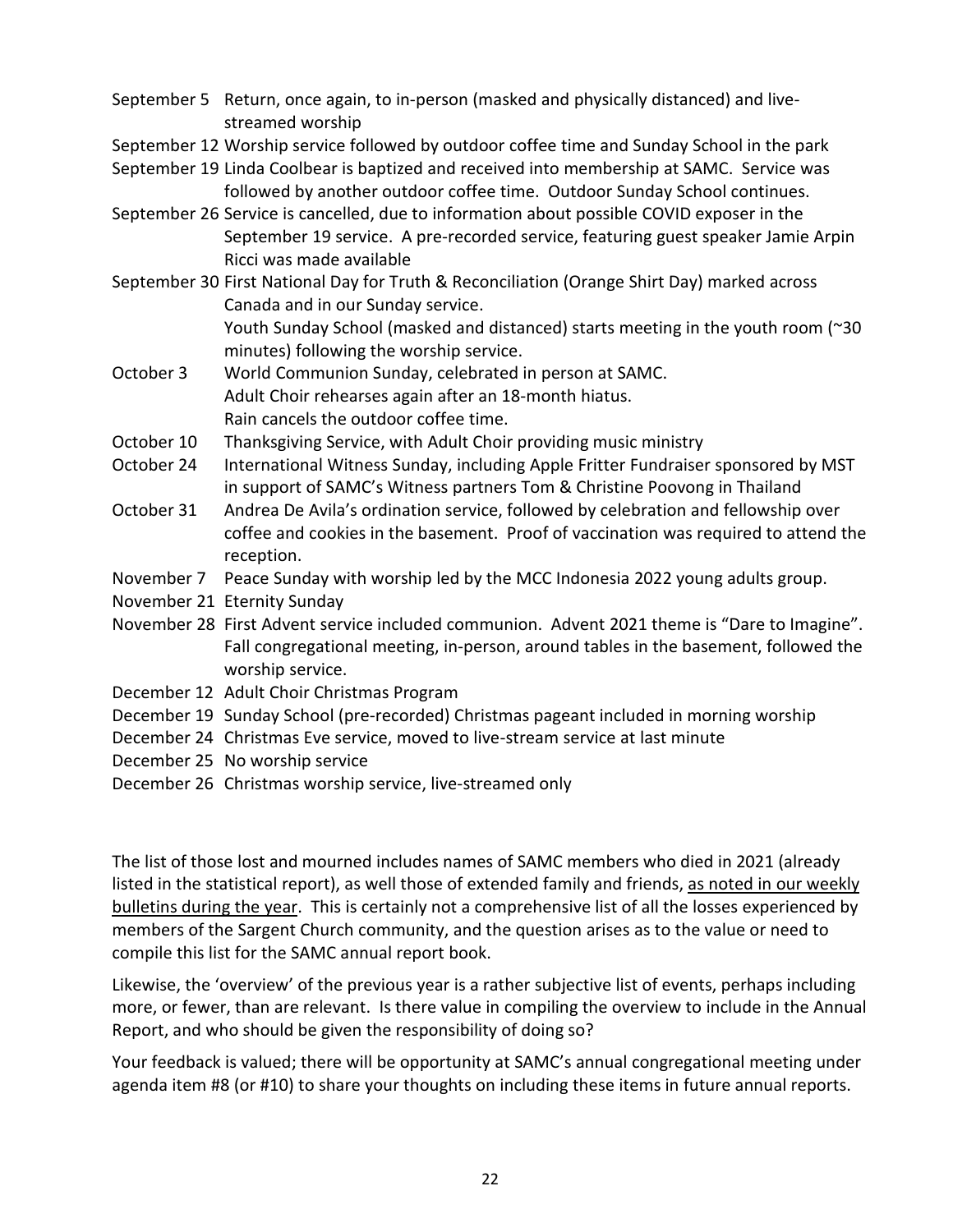# **SARGENT AVENUE MENNONITE CHURCH Nominations, Affirmations and Appointments – 2022**

| <b>POSITION</b>                                                   | <b>TERM ENDING</b>                             | <b>CONTINUING</b>                                                   | NOMINATED/<br><b>AFFIRMED</b>                                     |
|-------------------------------------------------------------------|------------------------------------------------|---------------------------------------------------------------------|-------------------------------------------------------------------|
| <b>Congregational Chairperson</b><br>(2 year term)                | Victor Kliewer (resigned)                      |                                                                     | Chris Rempel (2024)                                               |
| Congregational<br>Vice-Chair (2 year term)                        | Wes Dueck (2022)                               |                                                                     | Ruby Zacharias (2024)                                             |
| <b>Past Congregational</b><br>Chairperson (1 year term)           |                                                | Victor Kliewer (2023)                                               |                                                                   |
| Secretary (2 year term)                                           |                                                | Naomi Ewert (2023)                                                  |                                                                   |
| Treasurer (2 year term)                                           |                                                | Kris Kornelsen (2023)                                               |                                                                   |
| <b>Church Council</b><br><b>Members at large</b><br>(2 year term) | Michael Enns (2022)                            |                                                                     | Ruth Epp (2023)<br>Elaine Enns (2024)                             |
| <b>Administration Team</b><br>(3 year term)                       | Nicholas Ewert (2022)<br>Jake Harms (2022)     |                                                                     | Jake Harms (2025)<br>Michael Enns (2025)<br>Nicholas Ewert (2023) |
| <b>Children's Ministries Team</b><br>(3 year term)                | Katherine Dube (2022)                          | Christa Brubacher (2024)<br>Rebecca Enns (2024)                     |                                                                   |
| <b>Music &amp; Worship Team</b><br>(3 year term)                  | Sean Goerzen (2022)<br>Josiah Brubacher (2022) | Lori Wiebe (2024)                                                   | Sean Goerzen (2023)<br>Josiah Brubacher (2025)                    |
| <b>Missions &amp; Service Team</b><br>(3 year term)               | Angie Dyck (2022)                              | Carol Reimer (2023)<br>Karl Langelotz (2024)<br>Jason Caners (2024) | Melanie Muehling (2025)                                           |
| Youth & Young Adult<br><b>Ministries Team</b><br>(3 year term)    | Teresa Stewart (2022)                          | Jen How (2023)<br>Erica Nelson (2023)                               | Anita Durksen (2025)                                              |

|                                                       | <b>Term ending</b>                                                                             | Ex officio / Continuing                                                         | Nominated/Appointed                                              |
|-------------------------------------------------------|------------------------------------------------------------------------------------------------|---------------------------------------------------------------------------------|------------------------------------------------------------------|
| <b>Board of Spiritual</b><br><b>Concerns</b>          | Ken Derksen (Lay Min.)<br>Korey Dyck (Lay Min.)<br>Albert Durksen (2022)<br>Mary Penner (2022) | Marla Langelotz (staff)<br>Andrea De Avila (staff)<br>Jonathan Muehling (staff) | Albert Durksen (2025)<br>Mary Penner (2025)<br>Karen Dyck (2025) |
| <b>Caregiving Coordinator</b><br>(annual appointment) |                                                                                                |                                                                                 |                                                                  |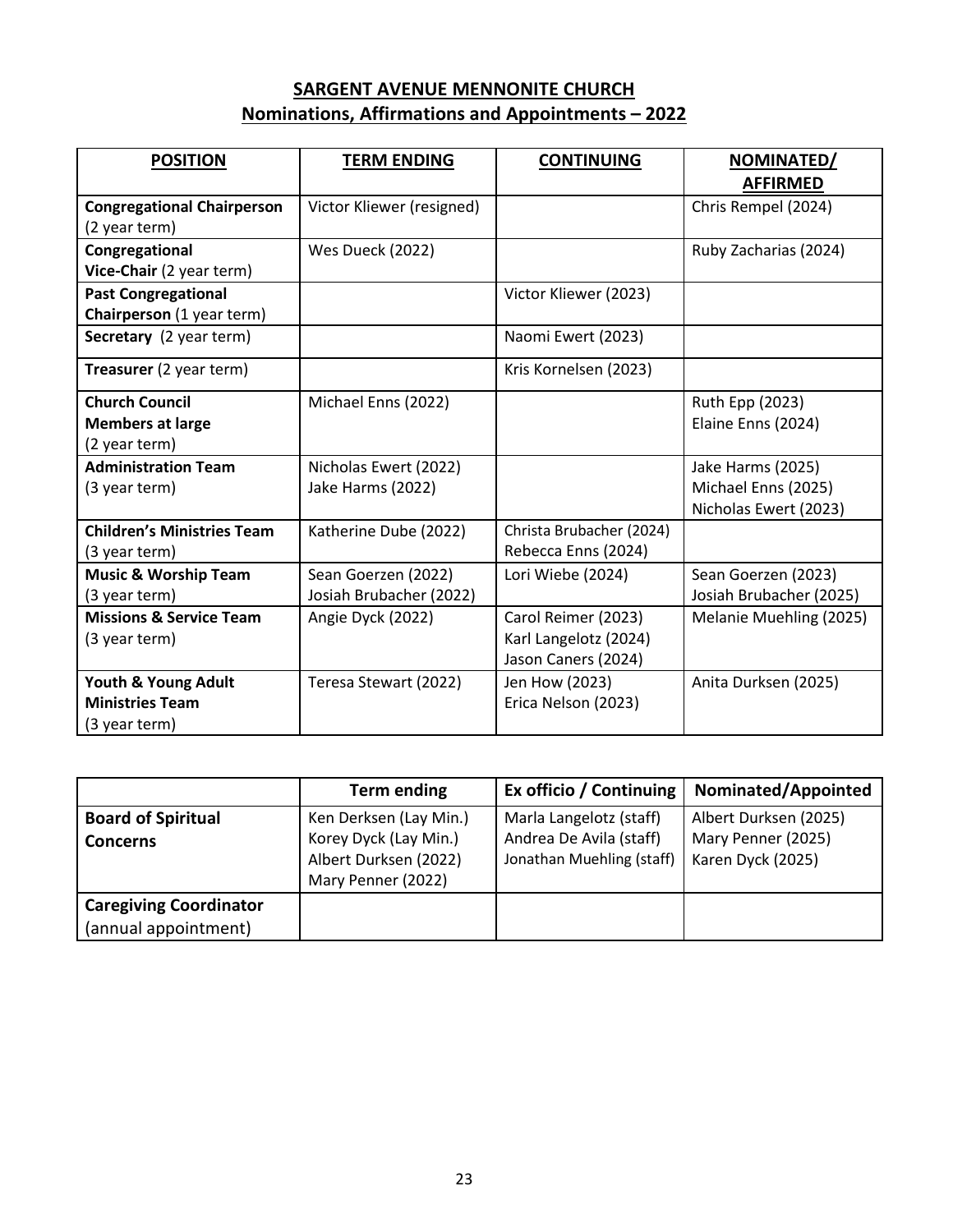# **Council Appointments**

| <b>Position</b>                                                                                                                                                  | 2021                                                                                   | <b>Appointed for 2022</b>                                                                        |
|------------------------------------------------------------------------------------------------------------------------------------------------------------------|----------------------------------------------------------------------------------------|--------------------------------------------------------------------------------------------------|
| <b>Auditor</b>                                                                                                                                                   |                                                                                        |                                                                                                  |
| <b>Building Administrator</b><br>(3-year term)                                                                                                                   | <b>Rudy Enns</b>                                                                       | <b>Rudy Enns (2024)</b>                                                                          |
| Chronicler (3-year term)                                                                                                                                         | Rita Schroeder                                                                         | Rita Schroeder (2023)                                                                            |
| <b>Historian</b>                                                                                                                                                 |                                                                                        |                                                                                                  |
| <b>Finance Committee</b><br>(Treasurer, plus 3 members<br>appointed annually)                                                                                    | Kris Kornelsen, Chair<br>Larry Ens<br><b>Bill Guenter</b>                              | Kris Kornelsen, Chair<br>Larry Ens<br><b>Bill Guenter</b>                                        |
| <b>Nominations Committee</b><br>(Council Members at Large)                                                                                                       | <b>Michael Enns</b><br>Ruby Zacharias<br>Chris Rempel                                  | Ruth Epp (2023)<br>Elaine Enns (2024)                                                            |
| <b>Personnel Committee</b><br>(four members, appointed annually)                                                                                                 | Doug Durksen<br>Herb Rempel<br><b>Elfriede Rempel</b><br><b>Tracey Regier-Sawatzky</b> | Doug Durksen<br>Herb Rempel<br><b>Elfriede Rempel</b><br><b>Tracey Regier-Sawatzky</b>           |
| <b>Records Management Committee</b><br>(members include<br>SAMC's Congregational Vice-Chair,<br>Admin. Assistant, Historian, and<br><b>Finance Committee Rep</b> | Wes Dueck - Vice Chair<br>Rose Enns - Admin Assistant<br>Larry Ens - Finance Rep       | Rose Enns - Admin Assistant<br>Larry Ens - Finance Rep<br>Ruby Zacharias - Council Vice<br>Chair |
| <b>Cemetery Committee</b><br>(3-year terms)                                                                                                                      | Ken Derksen, cemetery caretaker<br>Marianne Sobie (2022)<br>Gerhard Dyck (2022)        | Ken Derksen, cemetery caretaker<br>Gerhard Dyck (2025)                                           |
| <b>Safe Place Policy</b><br><b>Response Committee</b>                                                                                                            | <b>Wally Plett</b><br>Janet Peters<br>Sean Goerzen                                     | <b>Wally Plett</b><br>Janet Peters<br>Sean Goerzen                                               |

| <b>Nominations Committee</b>           | 2021            | <b>APPOINTED for 2022</b> |
|----------------------------------------|-----------------|---------------------------|
| <b>Appointments</b>                    |                 |                           |
| Correspondent                          | Tina Bergen     | Tina Bergen               |
| (Canadian Mennonite)                   |                 |                           |
| <b>Winnipeg Mennonite Seniors Care</b> | Wes Dueck       | Wes Dueck                 |
| Inc.                                   |                 |                           |
| <b>Westgate Board Member</b>           | Joanne Sawatzky | Joanne Sawatzky           |
| (3-year term beginning in Sept)        | (to Sept 2020)  | (to Sept 2023)            |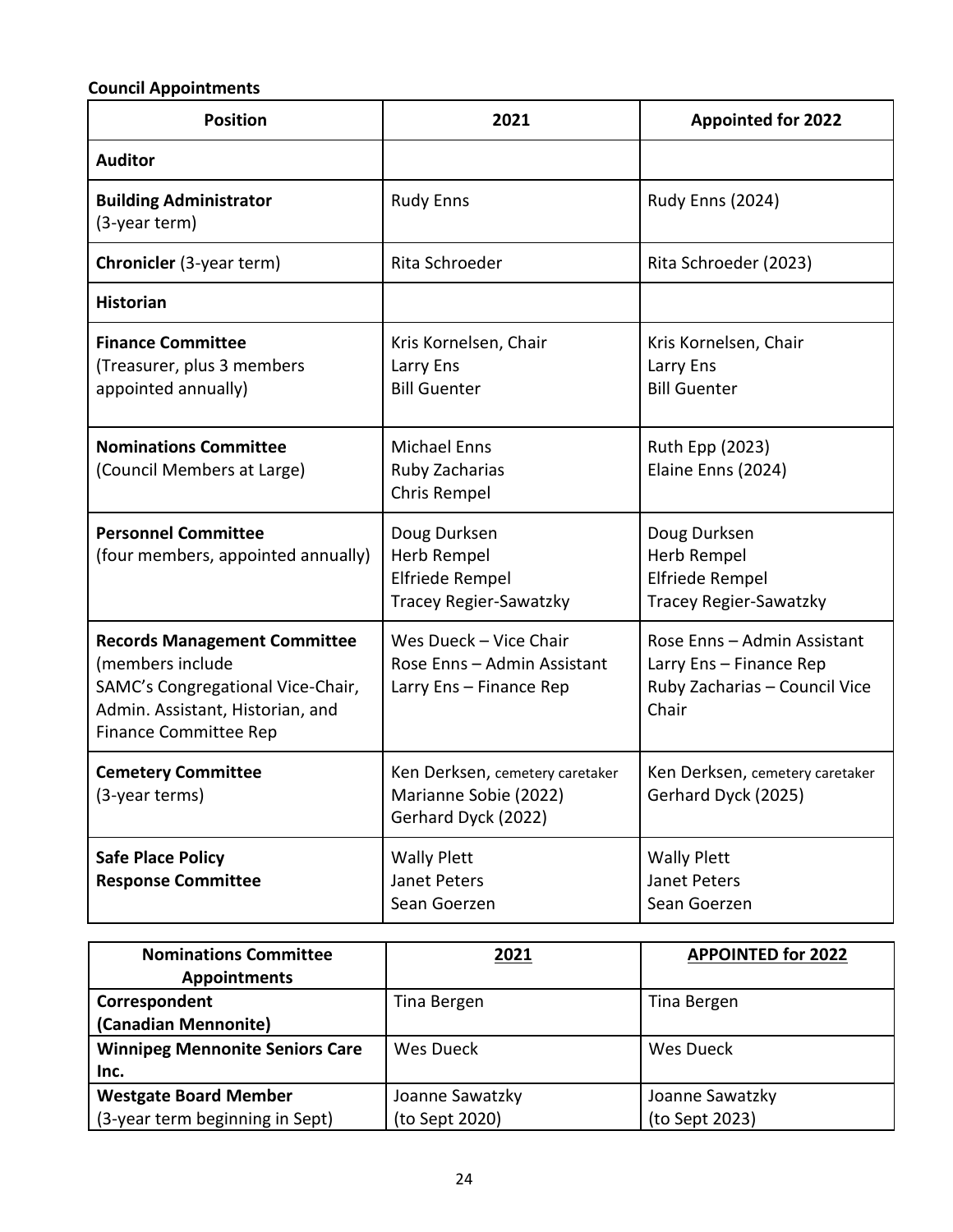| <b>Administration Team</b>       | 2021                    | <b>APPOINTED for 2022</b> |  |
|----------------------------------|-------------------------|---------------------------|--|
| <b>Appointments</b>              |                         |                           |  |
| <b>Audio / Video Services</b>    | Reg Sawatzky            | Robb Balacko              |  |
|                                  | Robb Balacko            | Chris Rempel              |  |
|                                  | Chris Rempel            | John Enns                 |  |
|                                  | John Enns               | Dave Sawatzky             |  |
|                                  | Dave Sawatzky           | Karl Langelotz            |  |
|                                  | Karl Langelotz          | <b>Eric Peters</b>        |  |
|                                  | <b>Eric Peters</b>      | <b>Jason Caners</b>       |  |
|                                  | Jason Caners            | <b>Nick Ewert</b>         |  |
|                                  | <b>Nick Ewert</b>       | <b>Emily Enns</b>         |  |
|                                  | <b>Emily Enns</b>       | Ken Derksen               |  |
|                                  | Ken Derksen             | Rudy Dahl                 |  |
|                                  | Rudy Dahl               | Jonathan Muehling         |  |
|                                  | Jonathan Muehling       |                           |  |
| <b>Kitchen Coordinator</b>       | Cathy Hummelt           | Cathy Hummelt             |  |
|                                  |                         |                           |  |
| <b>Funeral Food Services</b>     | <b>Alvina Enns</b>      | <b>Alvina Enns</b>        |  |
| <b>Committee</b>                 | <b>Ruth Ens</b>         | <b>Ruth Ens</b>           |  |
|                                  | Marianne Sobie          | Marianne Sobie            |  |
|                                  | <b>Margaret Daniels</b> | <b>Margaret Daniels</b>   |  |
|                                  | Lillian Dyck            | <b>Lillian Dyck</b>       |  |
|                                  | <b>Esther Fransen</b>   | <b>Esther Fransen</b>     |  |
| Maintenance (3 year term)        | Peter Dyck (2021)       | Peter Dyck (2024)         |  |
|                                  | Nate De Avila (2022)    | Jake Harms (2024)         |  |
|                                  |                         |                           |  |
| <b>Technology</b>                | David Sawatzky          |                           |  |
| <b>Committee</b>                 |                         |                           |  |
|                                  |                         |                           |  |
| <b>USHER SERVICES</b>            |                         |                           |  |
| <b>Usher Coordinator (2021)</b>  | <b>Ushers (2021)</b>    | Larry Ens                 |  |
| Pam Poulter Friesen              | Wendy Barkman           | <b>Edwin Epp</b>          |  |
|                                  | <b>Jason Caners</b>     | Pam Poulter-Friesen       |  |
| <b>Appointment of Ushers for</b> | Ken Derksen             | Jen How                   |  |
| 2022 will be confirmed at a      | Albert Durksen          | Karl Langelotz            |  |
| later date.                      | Anita Durksen           | Vic Loewen                |  |
|                                  | <b>Henry Enns</b>       | Johanna Wiebe             |  |
|                                  | Sieg Enns               |                           |  |
|                                  |                         |                           |  |